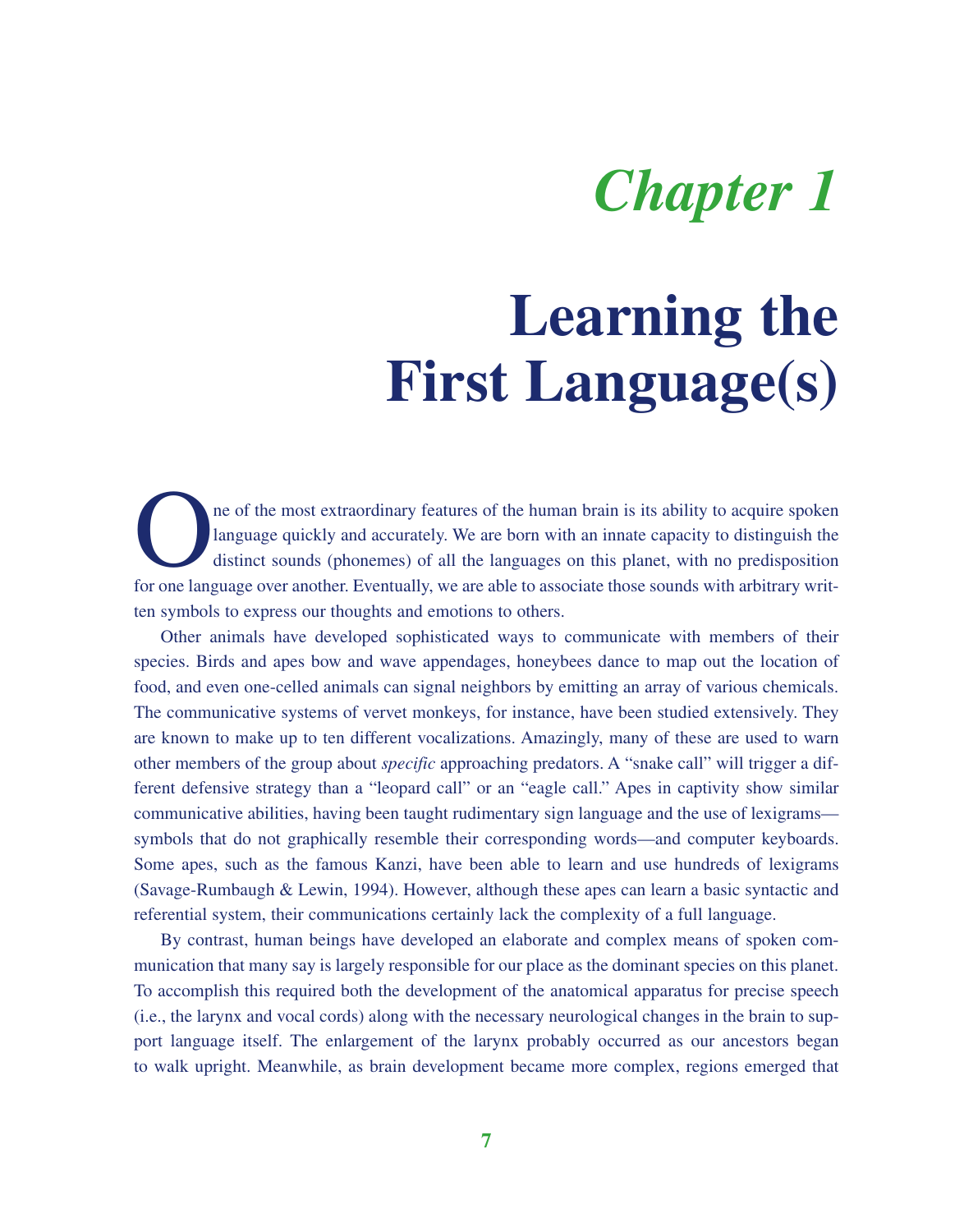#### **8**———*How the ELL Brain Learns*

specialized in sound processing as well as musical and arithmetic notations (Vandervert, 2009). Somewhere along the way, too, a gene variation known as *FOXP2* appeared. Geneticists believe it contributed significantly to our ability to create precise speech. Evolutionary anthropologists are still debating whether language evolved slowly as these physical and cerebral capabilities were acquired, resulting in a period of semilanguage, or whether it emerged suddenly once all these capabilities were available.

## **SPOKEN LANGUAGE COMES NATURALLY**

Spoken language is truly a marvelous accomplishment for many reasons. At the very least, it gives form to our memories and words to express our thoughts. A single human voice can pronounce all the hundreds of vowel and consonant sounds that allow it to speak any of the estimated 6,500 languages that exist today. (Scholars believe there were once about 10,000 languages, but many have since died out.) With practice, the voice becomes so fine-tuned that it makes only about one sound error per million sounds and one word error per million words (Pinker, 1994). Figure 1.1 presents a general timeline for spoken language development during the first three years of growth. The chart is a rough approximation. Some children will progress faster or slower than the chart indicates. Nonetheless, it is a useful guide to show the progression of skills acquired during the process of learning any language.

Before the advent of scanning technologies, we explained how the brain produced spoken language on the basis of evidence from injured brains. In 1861, French physician Paul Broca noticed that patients with brain damage to an area near the left temple understood language but had difficulty speaking, a condition known as aphasia. About the size of a quarter, this region of the brain is commonly referred to as Broca's area (Figure 1.2).



**Figure 1.1** An average timeline of spoken language development during the child's first three years.There is considerable variation among individual children as visual and auditory processing develop at different rates.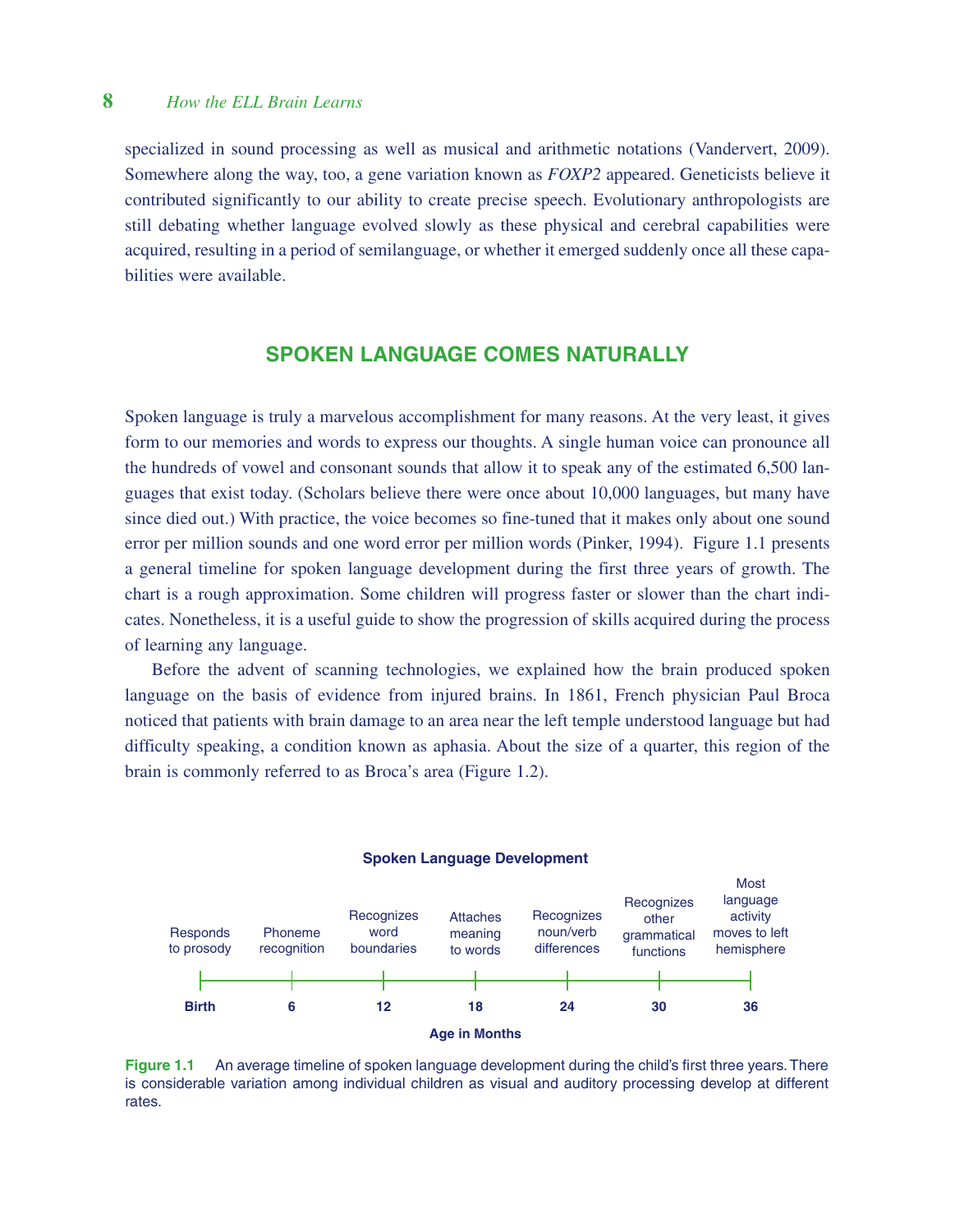In 1881, German neurologist Carl Wernicke described a different type of aphasia—one in which patients could not make sense out of words they spoke or heard. These patients had damage in the left temporal lobe. Now called Wernicke's area, it is located above the left ear and is about the size of a silver dollar. Those with damage to Wernicke's area could speak fluently, but what they said was quite meaningless. Ever since Broca discovered that the left hemisphere of the brain was specialized for language, researchers have attempted to understand the way in which normal human beings acquire and process their native language.

#### **Processing Spoken Language**

Recent research studies using imaging scanners reveal that spoken language production is a far more complex process than previously thought. When preparing to produce a spoken sentence, the brain uses not only Broca's and Wernicke's areas but also calls on several other neural networks scattered throughout the left hemisphere. Nouns are processed through one set of patterns; verbs

are processed by separate neural networks. The more complex the sentence structure, the more areas that are activated, including some in the right hemisphere.

In most people, the left hemisphere is home to the major components of the language processing system. Broca's area is a region of the left frontal lobe that is believed to be responsible for processing vocabulary, syntax (how word order affects meaning), and rules of grammar. Wernicke's area is part of the left temporal lobe and is thought to process the sense and meaning of language. However, the emotional content of language is governed by areas in the right hemisphere. More recent imaging studies have unexpectedly found



**Figure 1.2** The language system in the left hemisphere is comprised mainly of Broca's area and Wernicke's area. The four lobes of the brain and the cerebellum are also identified.

that the cerebellum—long thought to be involved mainly in the planning and control of movement also seems to be involved in language processing (Booth, Wood, Lu, Houk, & Bitan, 2007; Ghosh, Tourville, & Guenther, 2008). Four decades ago, researchers discovered that infants responded to speech patterns (Eimas, Siqueland, Jusczyk, & Vigorito, 1971). More recently, brain imaging studies of infants as young as 4 months of age confirm that the brain possesses neural networks that specialize in responding to the auditory components of language. Dehaene-Lambertz (2000) used electroencephalograph (EEG) recordings to measure the brain activity of 16 four-month-old infants as they listened to language syllables and acoustic tones. After numerous trials, the data showed that syllables and tones were processed primarily in different areas of the left hemisphere, although there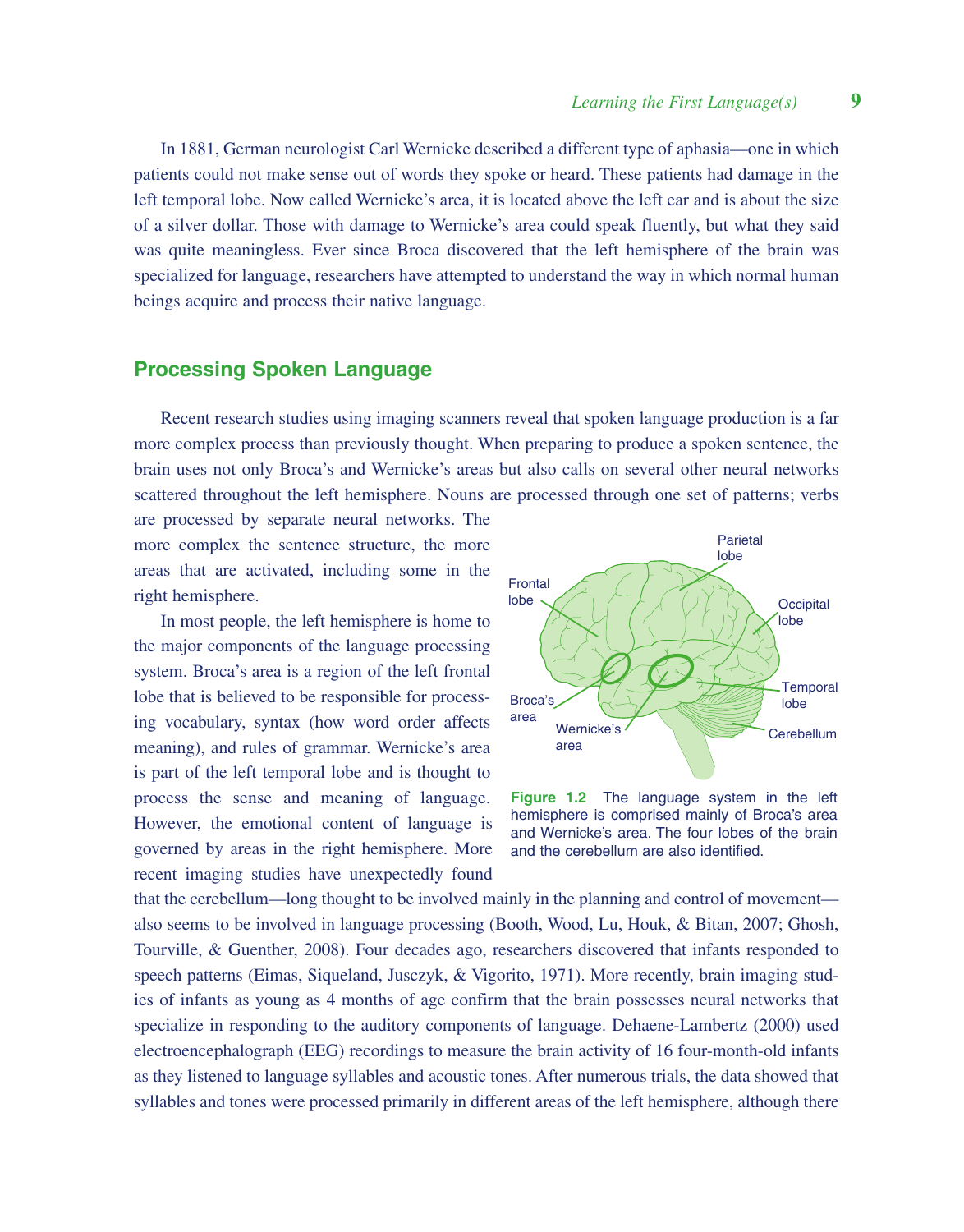was also some right-hemisphere activity. For language input, various features, such as the voice and the phonetic category of a syllable, were encoded by separate neural networks into sensory memory.

Subsequent studies have supported these results (Bortfeld, Wruck, & Boas, 2007; Friederici, Friedrich, & Christophe, 2007). These remarkable findings suggest that even at this early age, the brain is already organized into functional networks that can distinguish between language

*The ability to acquire language appears to be encoded in our genes.*

fragments and other sounds. Other studies of families with severe speech and language disorders isolated a mutated gene—the *FOXP2* mentioned earlier*—*believed to be responsible for their deficits. This discovery lends further credence to the notion that the

ability to acquire spoken language is encoded in our genes (Gibson & Gruen, 2008; Lai, Fisher, Hurst, Vargha-Khadem, & Monaco, 2001). The apparent genetic predisposition of the brain to the sounds of language explains why most young children respond to and acquire spoken language quickly. After the first year in a language environment, the child becomes increasingly able to differentiate those sounds heard in the native language and begins to lose the ability to perceive other sounds (Conboy, Sommerville, & Kuhl, 2008).

Gestures appear to have a significant impact on a young child's development of language, particularly vocabulary. Studies show that a child's gesturing is a significant predictor of vocabulary acquisition. The daily activities for children between the ages of 14 and 34 months were videotaped for 90 minutes every four months. At 42 months, children were given a picture vocabulary test. The researchers found that child gesture use at 14 months was a significant predictor of vocabulary size at 42 months, above and beyond the effects of parent and child word use at 14 months. These results held even when background factors such as socioeconomic status were controlled (Rowe, Özçaliskan, & Goldin-Meadow, 2008).

#### *Brain Areas for Logographic and Tonal Languages*

Functional magnetic resonance imaging (fMRI) and magnetoencephalography (MEG) studies have shown that native speakers of other languages, such as Chinese and Spanish, also use these same brain regions for language processing. Native Chinese speakers, however, showed additional activation in the right temporal and parietal lobe regions. This may be because Chinese is a logographic language and native speakers may be using the right hemisphere's visual processing areas to assist in processing language interpretation (Pu et al., 2001; Valaki et al., 2004). Additional evidence for this involvement of visual areas in the brain comes from imaging studies of Japanese participants reading both the older form of Japanese logographs (called *kanji*) and the simplified syllabic form (called *hiragana*). Kanji showed more activation than hiragana in the right-hemisphere visual processing areas, while hiragana showed more activation than kanji in the left-hemisphere areas responsible for phonological processing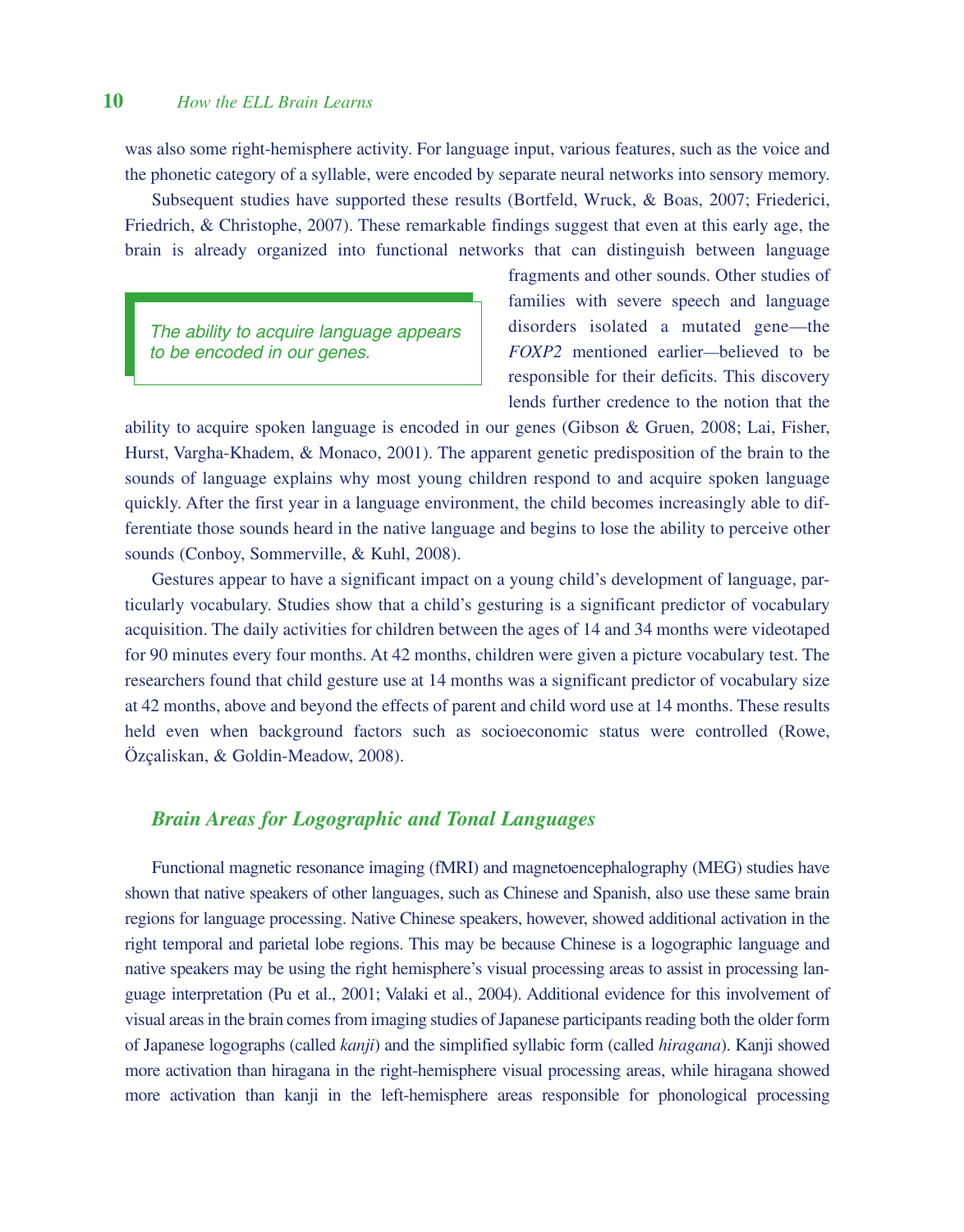(Buchweitz, Mason, Hasegawa, & Just, 2009). Another interesting finding among native Chinese speakers was that the brain area processing vowel sounds was separate from the areas processing variations of tone because Chinese is a tonal language (Green, Crinion, & Price, 2007; Liang & van Heuven, 2004).

#### **Role of the Mirror Neuron System**

To some degree language acquisition is dependent on imitation. Babies and toddlers listen closely to the sounds in their environment as their brain records those that are present more frequently than others. Eventually the toddler begins to repeat these sounds. Whatever response the toddlers get from adult listeners will affect their decision to repeat, modify, or perhaps discard the sounds they just uttered. This ongoing process of trying specific sounds and evaluating adult reactions is now believed to be orchestrated by the recently discovered *mirror neuron system.*

It seems the old saying "monkey see, monkey do" is truer than we would ever have believed. Scientists using brain imaging technology recently discovered clusters of neurons in the premotor cortex (the area in front of the motor cortex that plans movements) firing just before a person carried out a planned movement. Curiously, these neurons also fired when a person saw someone else perform the same movement. For example, the firing patterns of these neurons that preceded the subject grasping a pencil was identical to the pattern when the subject saw someone else do the same thing. Thus, similar brain areas process both the *production* and *perception* of movement (Fadiga, Craighero, & Olivier, 2005; Iacoboni et al., 2005). Neuroscientists believe these mirror neurons are responsible for helping babies and toddlers imitate the movements, facial expressions, emotions, and sounds of their caregivers. Subsequent studies suggest that the mirror neuron system also helps infants develop the neural networks that link the words they hear to actions of adults they see in their environment (Arbib, 2009).

# **Gender Differences in Language Processing**

One of the earliest and most interesting discoveries neuroscientists made with functional imaging was that there were differences in the way male and female brains process language. Male brains tend to process language in the left hemisphere, while most female brains process language in both hemispheres. Figure 1.3 shows representational fMRIs with the solid white areas indicating areas of the brain that were activated during language processing



**Figure 1.3** These are combined representational fMRIs showing the solid white areas of the male and female brains that were activated during language processing (Clements et al., 2006; Shaywitz et al., 1995).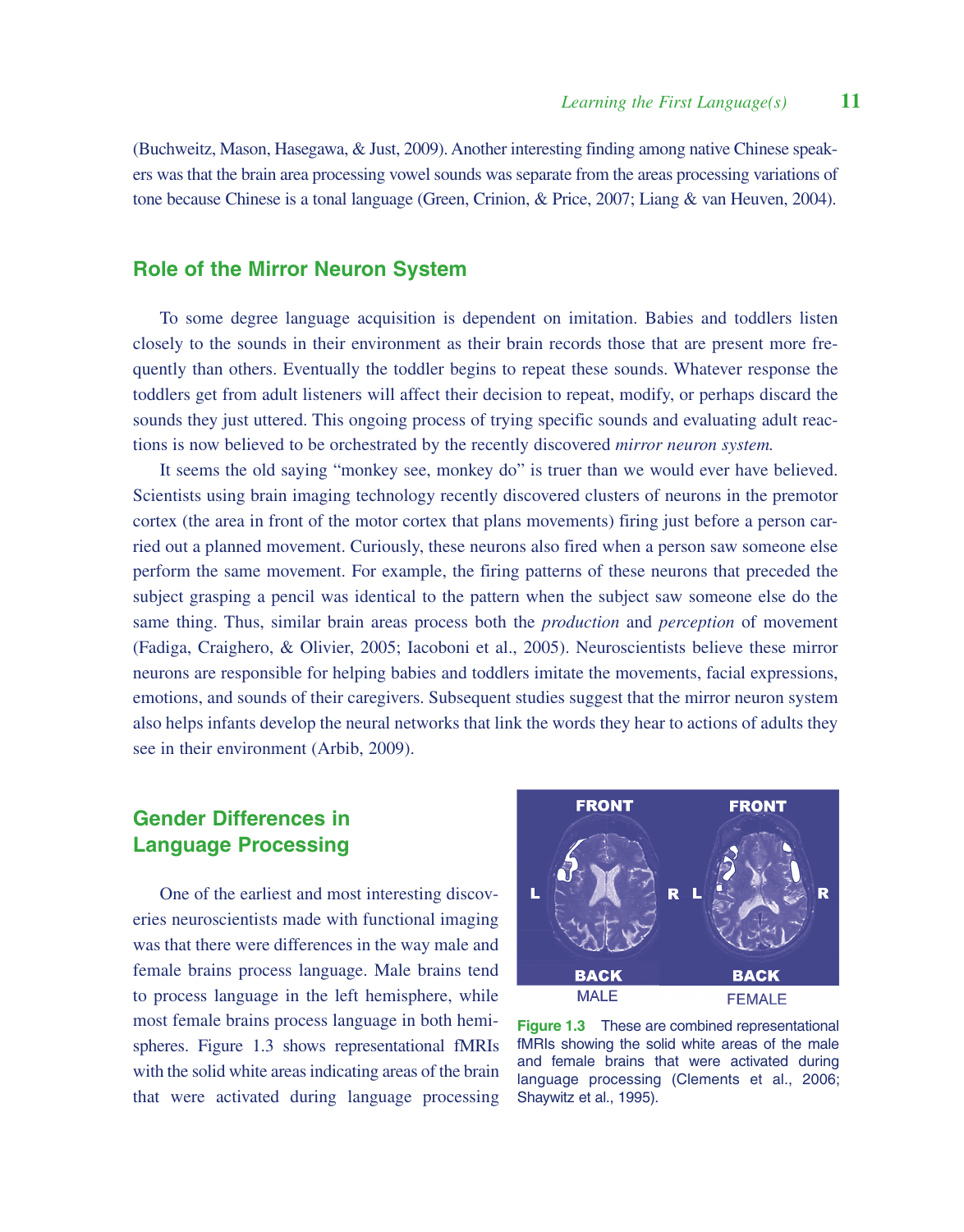(Burman, Bitan, & Booth, 2008; Clements et al., 2006; Shaywitz et al., 1995). A study of native Chinese speakers yielded similar findings (Hsiao & Shillcock, 2005).

Another interesting gender difference is the observation that the large bundle of neurons that connects the two hemispheres and allows them to communicate (called the *corpus callosum*) is proportionately larger and thicker in the female than in the male. Assuming function follows form, this difference implies that information travels between the two cerebral hemispheres more efficiently in females than in males. The combination of dual-hemisphere language processing and more efficient between-hemisphere communications may account for why most young girls generally acquire spoken language easier and more quickly than most young boys.

Nonetheless, the gender-difference debate continues. Some researchers suggest that these gender differences are minimal and of little importance as we age (e.g., Sommer, Aleman, Somers, Boks, & Kahn, 2008; Wallentin, 2009). But others maintain that these differences continue to affect the way each gender uses and interacts with language, even as adults (e.g., Guiller & Durndell, 2007; Jaušovec & Jaušovec, 2009).

#### **STRUCTURE OF LANGUAGE**

At first glance, the title of this section, "Structure of Language," seems like an impossible task when one considers that there are more than 6,000 distinct languages—not counting dialects spoken on this planet. Although the structures of these languages vary widely, there are some common elements. Obviously, all spoken language begins with sounds, so we will begin this discussion looking at sound patterns and how they are combined to make words. Our next step is to examine the rules that allow words to be combined into sentences that make sense and communicate information to others.

Many of the examples used will come from English to make it easier for the reader to follow the discussion. However, a few examples from other languages will also be used to explain devia-

*Despite the many different ways to write language, all beginning language speakers face the same task: making sense of sounds.*

tions from English, particularly the Romance languages (these include French, Italian, Portuguese, Romanian, and Spanish). The main task here is to explain how *spoken* language is acquired because for most children, they speak their native tongue at least several years before they face having to learn to *read*

it. This is an important point to remember because, although there are many different ways to write language—such as the Roman, Greek, Cyrillic, Arabic, and Hebrew alphabets as well as the logograms of Japanese and Chinese—all beginning language speakers face the same task: making sense of sounds.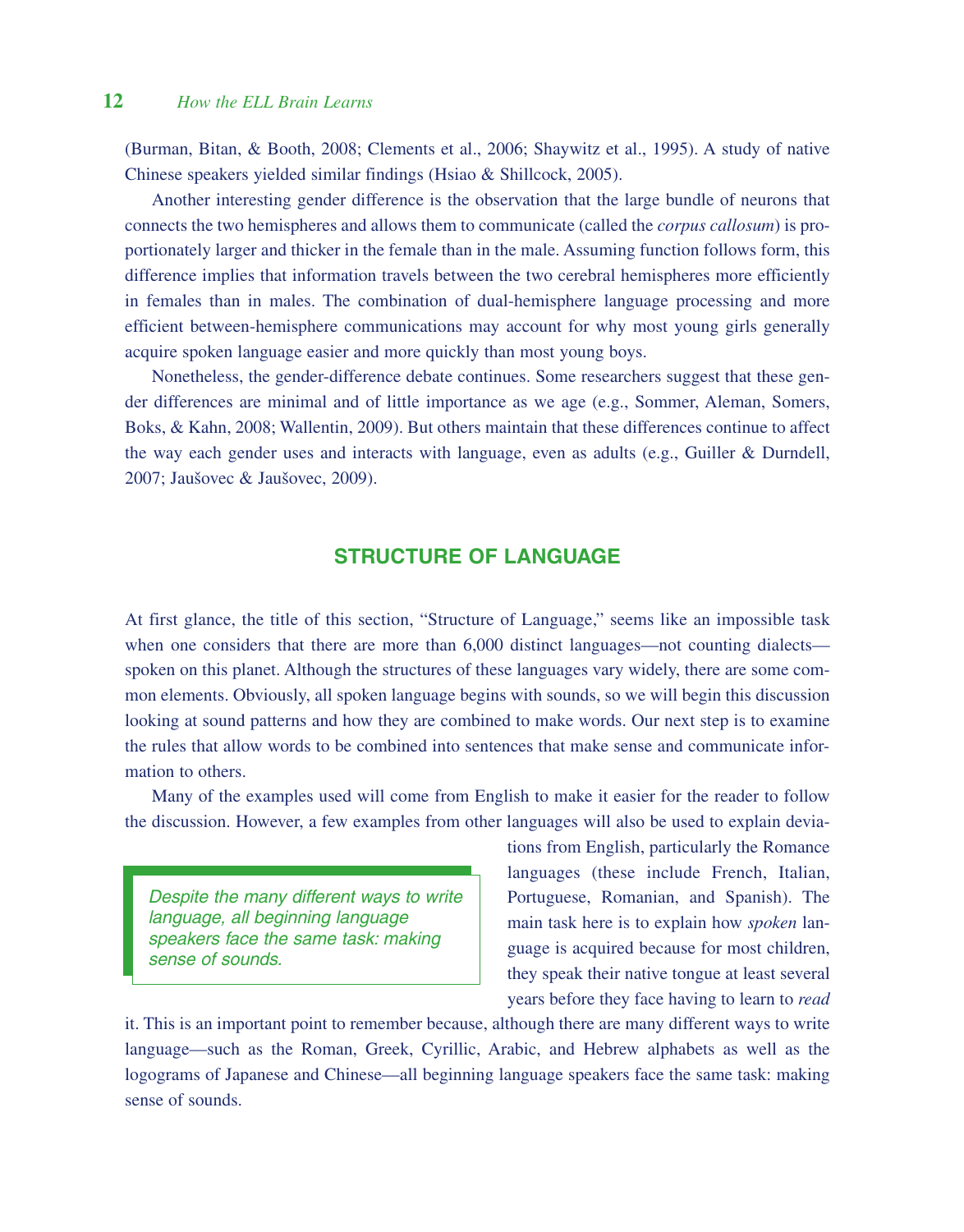# **Learning Phonemes**

All languages consist of distinct units of sound called *phonemes*. Although each language has its own unique set of phonemes, only about 150 phonemes comprise all the world's languages. These phonemes consist of all the speech sounds that can be made by the human voice apparatus. Phonemes combine to form syllables. For example, in English, the consonant sound "t" and the vowel sound "o" are both phonemes that combine to form the syllable *to-*, as in *tomato.* Although the infant's brain can perceive the entire range of phonemes, only those that are repeated get attention, as the neural networks reacting to the unique sound patterns are continually stimulated and reinforced.

At birth, or some researchers say even before birth (Pocaro et al., 2006), babies respond first to the prosody—the rhythm, cadence, and pitch—of their mothers' voice, not to the words. Around the age of 6 months or so, infants start babbling, an early sign of language acquisition. The production of phonemes by infants is the result of genetically determined neural programs; however, language exposure is environmental. These two components interact to produce an individual's language system and, assuming no abnormal conditions, sufficient competence to communicate clearly with others. Their babbling consists of all those phonemes, even ones they have never heard. Within a few months, however, pruning of the phoneme networks begins, and by about one year of age, the surviving neural networks focus on the sounds of the language being spoken in the infant's environment (Beatty, 2001).

#### **Learning Words and Morphemes**

The next step for the brain is to detect words from the stream of sounds it is processing. This is not an easy task because people do not pause between words when speaking. Yet the brain has to recognize differences between, say, *green house* and *greenhouse*. Studies show that parents help this process along by slipping automatically into a different speech pattern when talking to their babies than when speaking to adults. Mothers tend to go into a teaching mode with the vowels elongated and emphasized. They speak to their babies in a higher pitch, with a special intonation, rhythm, and feeling. Researchers refer to this maternal speaking pattern as *motherese,* and suggest that mothers are instinctively attempting to help their babies recognize the sounds of language. Mothers use this pattern in other languages as well, such as Russian, Swedish, and Japanese (Burnham, Kitamura, & Vollmer-Conna, 2002).

Remarkably, babies begin to distinguish word boundaries by the age of 8 months even though they don't know what the words mean (Singh, 2008; Yeung & Werker, 2009). They now begin to acquire new vocabulary words at the rate of about 7 to 10 a day. By the age of 10 to 12 months, the toddler's brain has begun to distinguish and remember phonemes of the native language and to ignore foreign sounds. For example, one study showed that at the age of 6 months, American and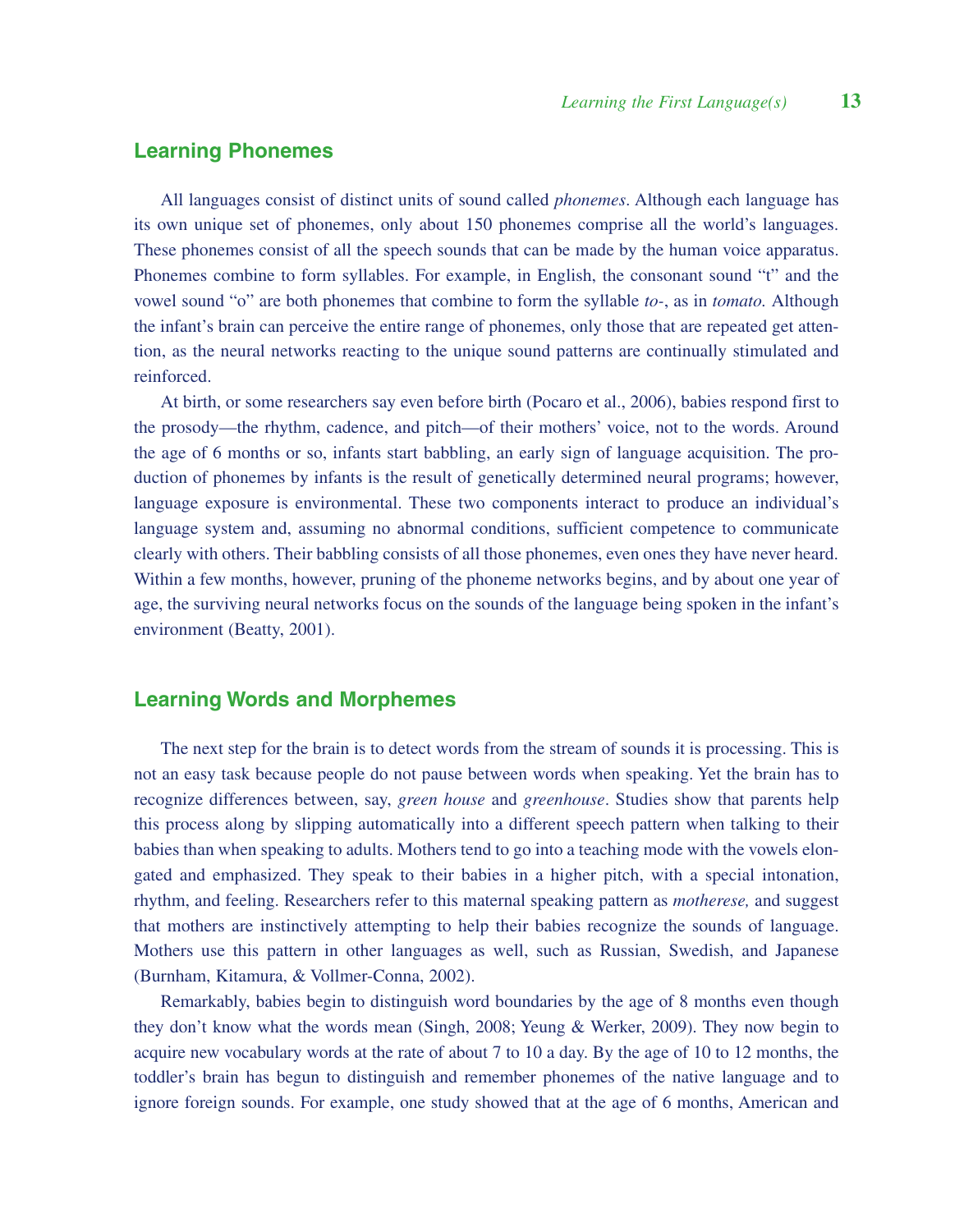#### **14**———*How the ELL Brain Learns*

Japanese babies are equally good at discriminating between the "l" and "r" sounds, even though Japanese has no "l" sound. However, by age 10 months, Japanese babies have a tougher time making the distinction, while American babies have become much better at it. During this and subsequent periods of growth, one's ability to distinguish native sounds improves, while the ability to distinguish nonnative speech sounds diminishes (Cheour et al., 1998). Soon, *morphemes,* such as *-s, -ed,* and *-ing,* are added to their speaking vocabulary. At the same time, working memory and Wernicke's area are becoming fully functional so the child can now attach meaning to words. Of course, learning words is one skill; putting them together to make sense is another, more complex skill.

#### *Vocabulary Gaps in Toddlers*

In the early years, toddlers acquire most of their vocabulary words from their parents. Consequently, children who experience frequent adult-to-toddler conversations that contain a wide variety of words will build much larger vocabularies than those who experience infrequent conversations that contain fewer words. The incremental effect of this vocabulary difference grows exponentially and can lead to an enormous word gap during the child's first three years.

A particularly significant two-part longitudinal study (Hart & Risley, 2003) documented the vocabulary growth of 42 toddlers from the age of 7 to 9 months until they turned 3 years old. Because parental vocabulary is closely associated with their socioeconomic status (SES), part one of this

| Table 1.1 English Vocabulary Size at Three<br>Years of Age in Various Economic Groups |                                                                     |  |  |  |
|---------------------------------------------------------------------------------------|---------------------------------------------------------------------|--|--|--|
| <b>Socioeconomic</b><br><b>Group</b>                                                  | <b>Average</b><br>Number of<br><b>Words in</b><br><b>Vocabulary</b> |  |  |  |
| Upper                                                                                 | 1,116                                                               |  |  |  |
| Middle-Lower                                                                          | 749                                                                 |  |  |  |
| Welfare                                                                               | 525                                                                 |  |  |  |

SOURCE: Hart & Risley, 2003

study looked at toddlers in families from three different groups. On the basis of occupation, 13 of the families were upper SES, 23 were middle-lower SES, and 6 were on welfare. By the time the children were 3 years old, the researchers had recorded and analyzed over 1,300 hours of casual conversations between the children and their parents. To their surprise, the analysis showed a wide gap in the number of words present in the vocabularies of the children based on their SES. Children from the welfare families had an average recorded vocabulary size of just 525 words. Those from the

middle-lower SES had 749 words, while the children in the upper SES had average vocabularies of 1,116 words (see Table 1.1). Furthermore, the children from welfare families were adding words to their vocabulary more slowly than the other children throughout the length of the study.

Part two of the study was conducted six years later. The researchers were able to test the language skills of 29 of these children who were then in third grade. Test results showed that the rate of early vocabulary growth was a strong predictor of scores at ages 9 to 10 on tests of vocabulary, listening, speaking, syntax, and semantics. This study points out how important the early years are in developing a child's literacy and how difficult it is to equalize children's preschool experiences with language.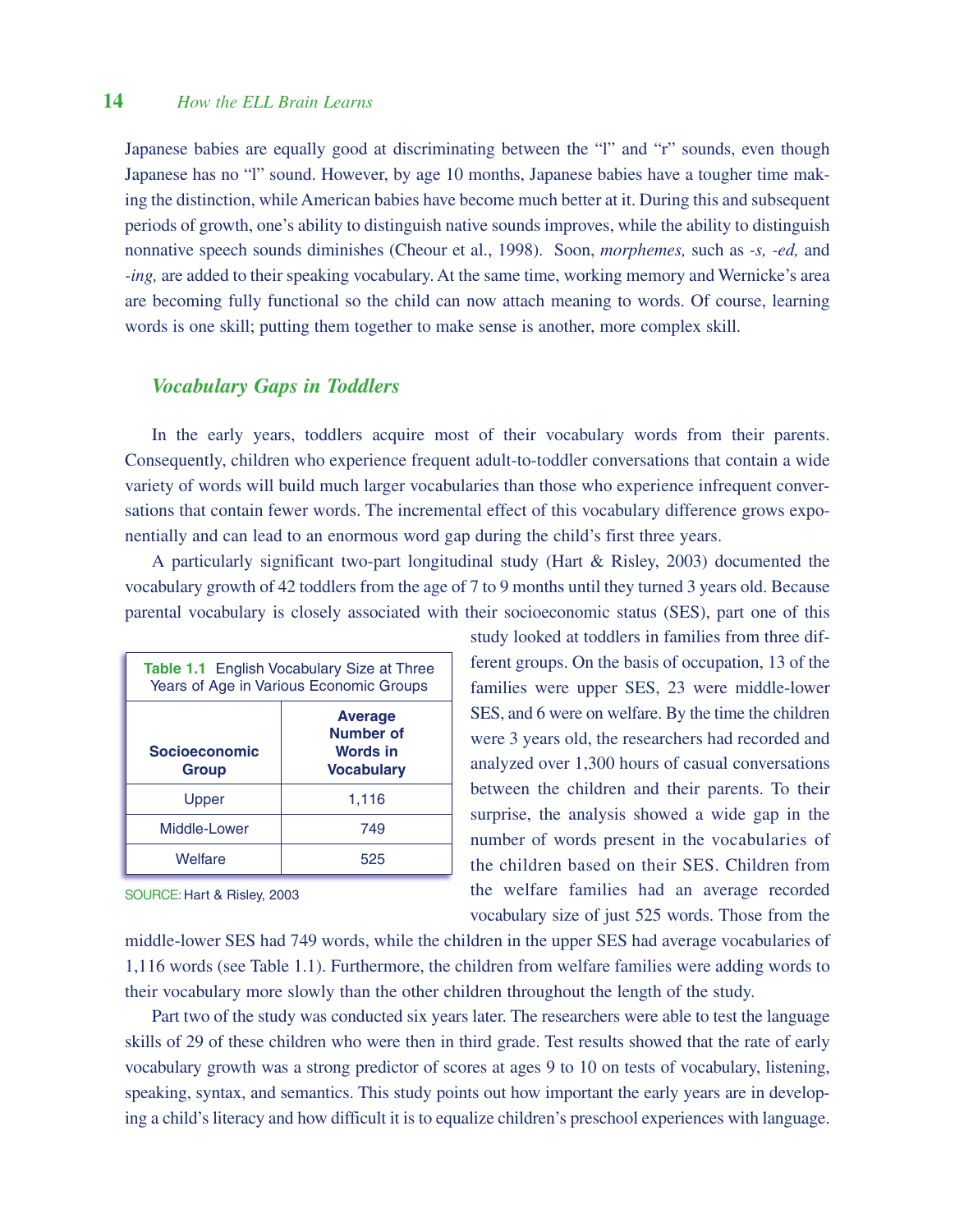In the United States, early literacy problems can be addressed successfully through the publically funded birthto-school programs now available in several states. In these programs, school district personnel meet regularly with parents of infants in low SES households and provide them with inexpensive, age-appropriate resources to use with their children during the preschool years. The idea is to build the child's vocabulary and exposure to enriched language before entering school.

As for young children who speak languages other than English, the size of their mental lexicon will also be determined largely by the richness and breadth of the exposure they have had to vocabulary words in their native language. This in turn will have an impact on how well they learn English because their brain will usually attempt to match a new English word with its counterpart stored in the child's native language lexicon. Furthermore, one of the most reliable predictors of how well youngsters will learn to *read* is the size of their mental lexicons (Sousa, 2005).

#### **Syntax and Semantics**

#### *Language Hierarchy*

With more exposure to speech, the brain begins to rec-

ognize the beginnings of a hierarchy of language (Figure 1.4). Phonemes, the basic sounds, can be combined into morphemes, which are the smallest units of a language that have meaning. Through a set of conventions, morphemes are combined into words. These words may accept prefixes, suffixes, and infixes (insertions), and may undergo a change of consonants or vowels. A part may be repeated as, for example, in Malay where the plural of *orang* ("person") becomes *orang-orang.*

In many languages words are modified for person, number, tense, definiteness (as in English, the difference between *a* and *the*), and mood (e.g., indicative, imperative, subjunctive). Word inflection can be relatively easy, as in Turkish, or it can be a combinational nightmare, as in Russian. Yet some languages, for instance, Chinese, do not inflect words at all because their morphology consists of compounding and a few derivations. Many languages sort verbs into categories, usually "regular" and "irregular." Words can be put together according to the rules of syntax (word order) to form phrases and sentences with meaning. In English, the difference in meaning (semantics) between the sentences "The woman chased the dog" and "The dog chased the woman" results from a different word order, or syntax. Toddlers show evidence of their



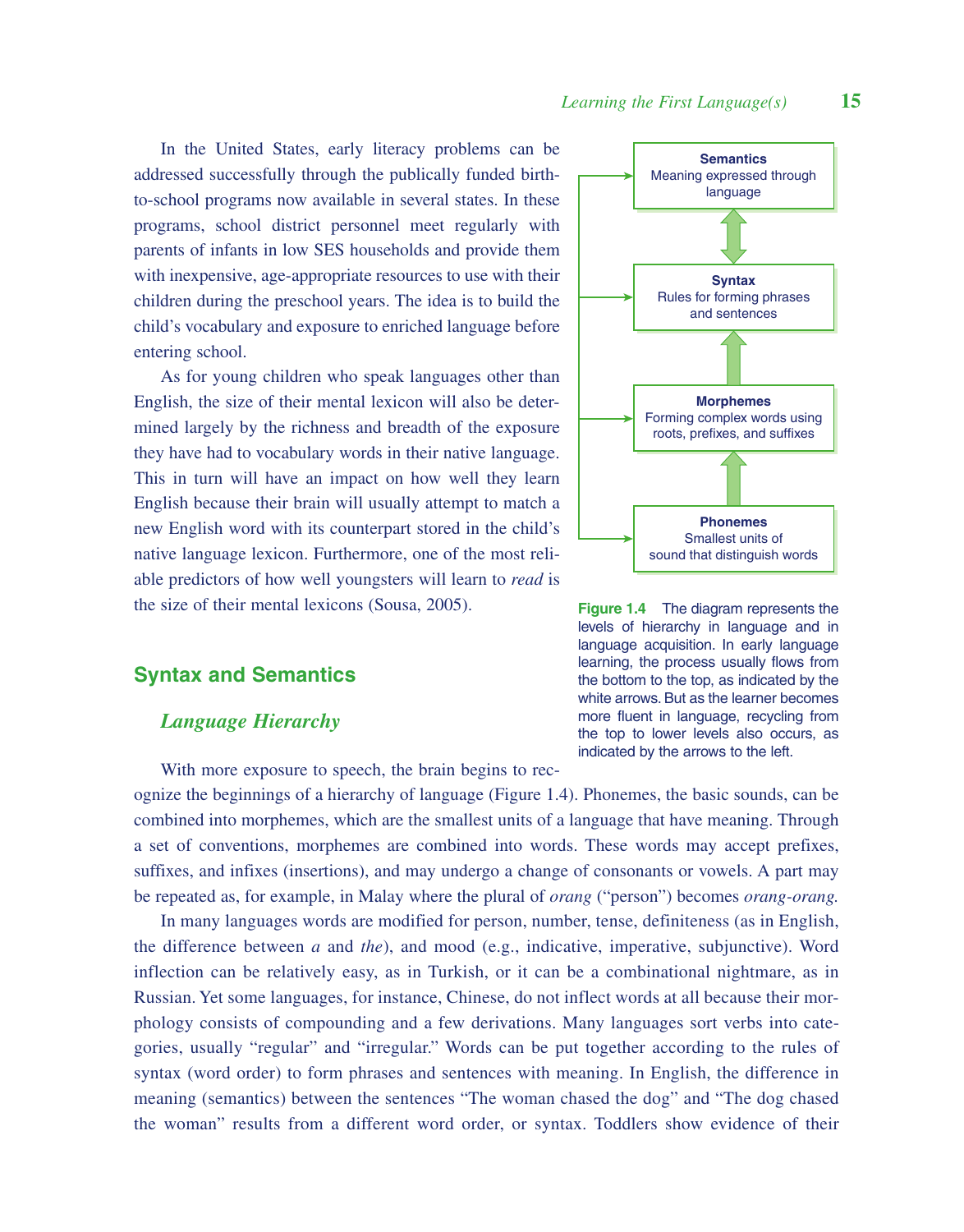progression through the syntactic and semantic levels in English when simple statements, such as *Candy,* evolve to more complex ones, *Give me candy.* They also begin to recognize that shifting the words in sentences can change their meaning.

#### *The Syntactic Network*

Syntax refers to the rules and conventions that govern the *order* of words in phrases, clauses, and sentences. Each language has its own rules of syntax. This chapter presents a few differences in syntax found among common world languages. Chapter 2 describes how English syntax can pose problems for non-English-speaking individuals who are attempting to learn English.

**SVO, SOV, and VSO Strings.** One of the rules of sentence word order common to many languages involves the placement of the subject, verb, and object. In some languages, such as English, German, and the Romance languages, the common word order is subject-verb-object—or SVO. An example in English, German, French, and Spanish, respectively: *I see the train, Ich sehe den Zug, Je vois le train,* and *Veo el tren.* Other languages, such as Japanese, use a subject-object-verb order—or SOV (*I the train see*). Actually, until a few centuries ago, English also allowed the SOV sequence in certain formal settings. This can be recognized in archaic expressions that still exist today, such as *With this ring I thee wed* and *Till death do us part.* Still other languages, such as Modern Irish (Gaelic), use the VSO string (*See I the train*).

Some languages, such as Latin and Finnish, avoid the word order problem by adding prefixes and suffixes to verbs and nouns to identify the subject and object. For example, in Latin, the verb forms *amo* (I love), *amas* (you love), and *amat* (he/she loves) use the suffixes *-o, -as, -at* to identify the subject of the sentence. In Finnish, the English word *school* when used as the subject of a sentence is *koulu,* but when used as the object as in *to school,* it becomes *kouluun,* while *in school* becomes *koulussa.*

**Adjective-Noun Order.** In English and German, the adjective precedes the noun it modifies; in Romance languages, the adjective generally follows the noun. The English phrase *white hat* becomes *weißer Hut* in German, but *chapeau blanc* in French, *cappello bianco* in Italian, and *sombrero blanco* in Spanish. However, there are infrequent occasions when the adjective will be placed before the noun for special emphasis as in French, *Oh, le pauve homme* (Oh, the poor man!).

**Subject-Prominent and Topic-Prominent Languages.** Some languages, like the Romance languages and English, are subject prominent in that every sentence must have a subject in the initial position, even if the subject plays no role, as in *It is snowing* or *It is possible that the sun will shine today.* Other languages, like Japanese, Mandarin, and Korean, are topic prominent in which the topic holds the initial position and there may or may not be a subject. For example, *It is cold in here* becomes in Mandarin *Here very cold.* In Korean, *The 747 is a big airplane* becomes *Airplanes* (topic) *the 747 is big.* As for Japanese, *Red snapper is my favorite fish* translates to *Fish* (topic) *red snapper favorite it is* (note the SOV string)*.* Topic-prominent languages also downplay the role of the passive voice and avoid "dummy subjects," such as the *It* in *It is snowing.*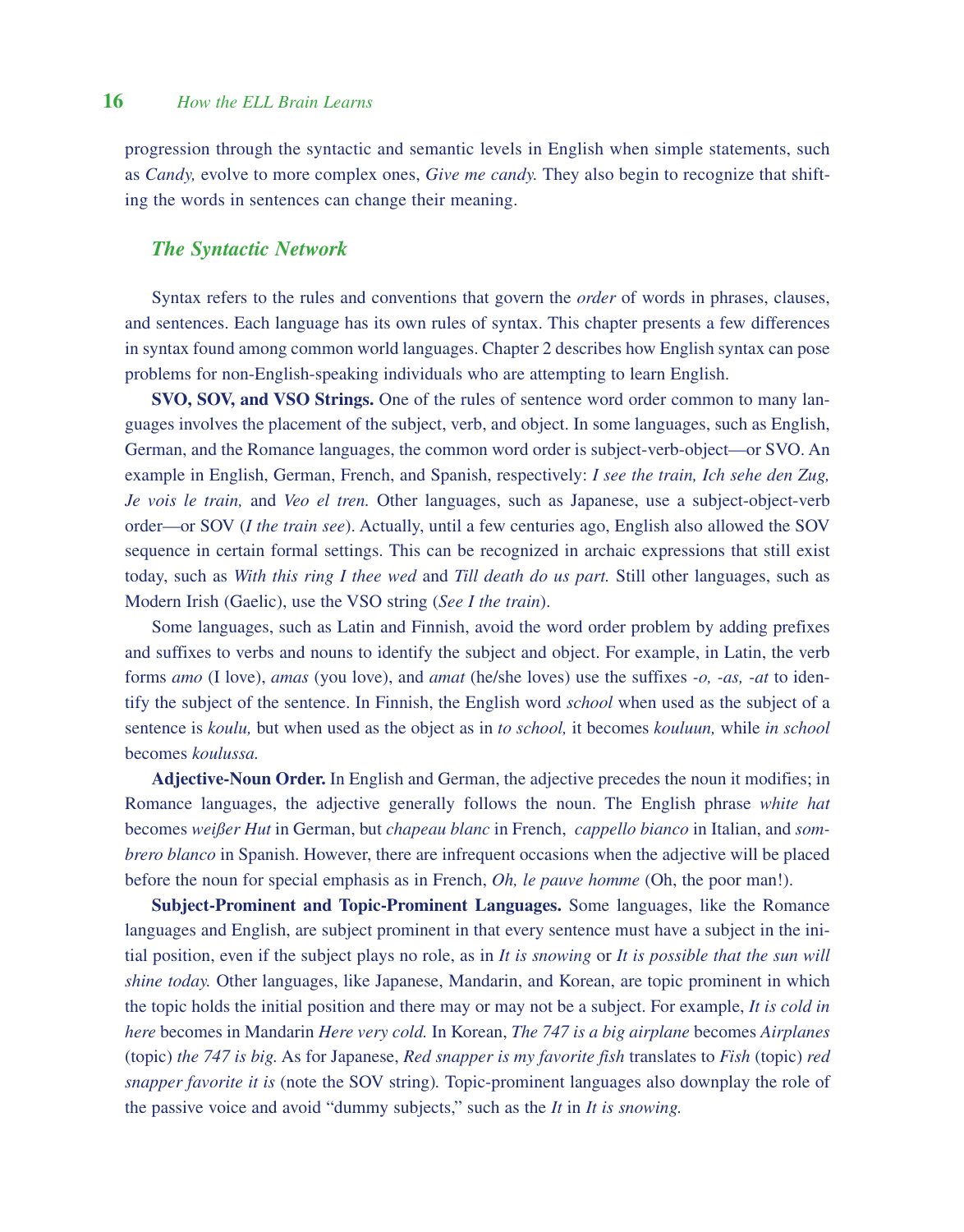**Grammatical Gender.** Nouns in English are gender neutral, except for the few personal pronouns *he, him, his* and *she, her, hers.* But in languages with grammatical gender, nouns can be masculine, feminine, or neuter. In French, Italian, Portuguese, and Spanish, for example, nouns are either masculine or feminine; German adds neuter as well. Moreover, in the Romance languages, personal pronouns agree in gender with the *noun* they modify, not with the *subject.* In English, however, the personal pronoun agrees with the gender of the subject. English speakers say, *John forgot his pen,* but the French say, *John a oublié sa plume.* The personal pronoun *sa* is feminine because the word for pen, *plume,* is feminine.

The gender of the noun can be different from the gender of the individual the noun describes. In German, a young girl is neuter, *das Mädchen.* In his essay, "That Awful German Language," Mark Twain (1876) observed: "... a tree is male, its buds are female, its leaves are neuter; horses are sexless, dogs are male, cats are female—tomcats included, of course." He also noted that foreigners "would rather decline two drinks than one German adjective." Although this may seem bizarre, young children learning German or other gender languages acquire gender marking quickly with few errors. Further, they do not associate the nouns' gender markings with human maleness or femaleness. Their brains just form the needed neural networks in the language processing areas, that then become more robust as the children continue to learn and practice their native tongue.

#### *The Semantic Network*

As phonemes combine into morphemes, and morphemes into words, and words into phrases, the mind needs to arrange and compose these pieces into sentences that express what the speaker wants to say. Meanwhile, the listener's language areas must recognize speech sounds from other background noise and interpret the speaker's meaning. This interaction between the components of language and the mind in search of meaning is referred to as *semantics.* Meaning occurs at three different levels of language: the morphology level, the vocabulary level, and the sentence level.

*Morphology-Level Semantics.* Meaning can come through word parts, or morphology. The word *biggest* has two morphemes, *big* and *-est.* When children can successfully examine the morphology of words, their mental lexicons are greatly enriched. They learn that words with common roots often have common meaning, such as *nation* and *national,* and that prefixes and suffixes alter the meaning of words in certain ways. Morphology also helps children learn and create new words, and can help them spell and pronounce words correctly.

*Vocabulary-Level Semantics.* A listener who does not understand many of the vocabulary words in a conversation will have trouble comprehending meaning. Of course, the listener may infer meaning based on context, but this is unreliable unless the listener understands most of the vocabulary. Children face this dilemma every day as adults around them use words they do not understand.

*Sentence-Level Semantics.* The sentence "Boiling cool dreams walk quickly to the goodness" illustrates that morphology and syntax can be preserved even in a sentence that lacks semantics. The words are all correct English words in the proper syntactic sequence, but the sentence does not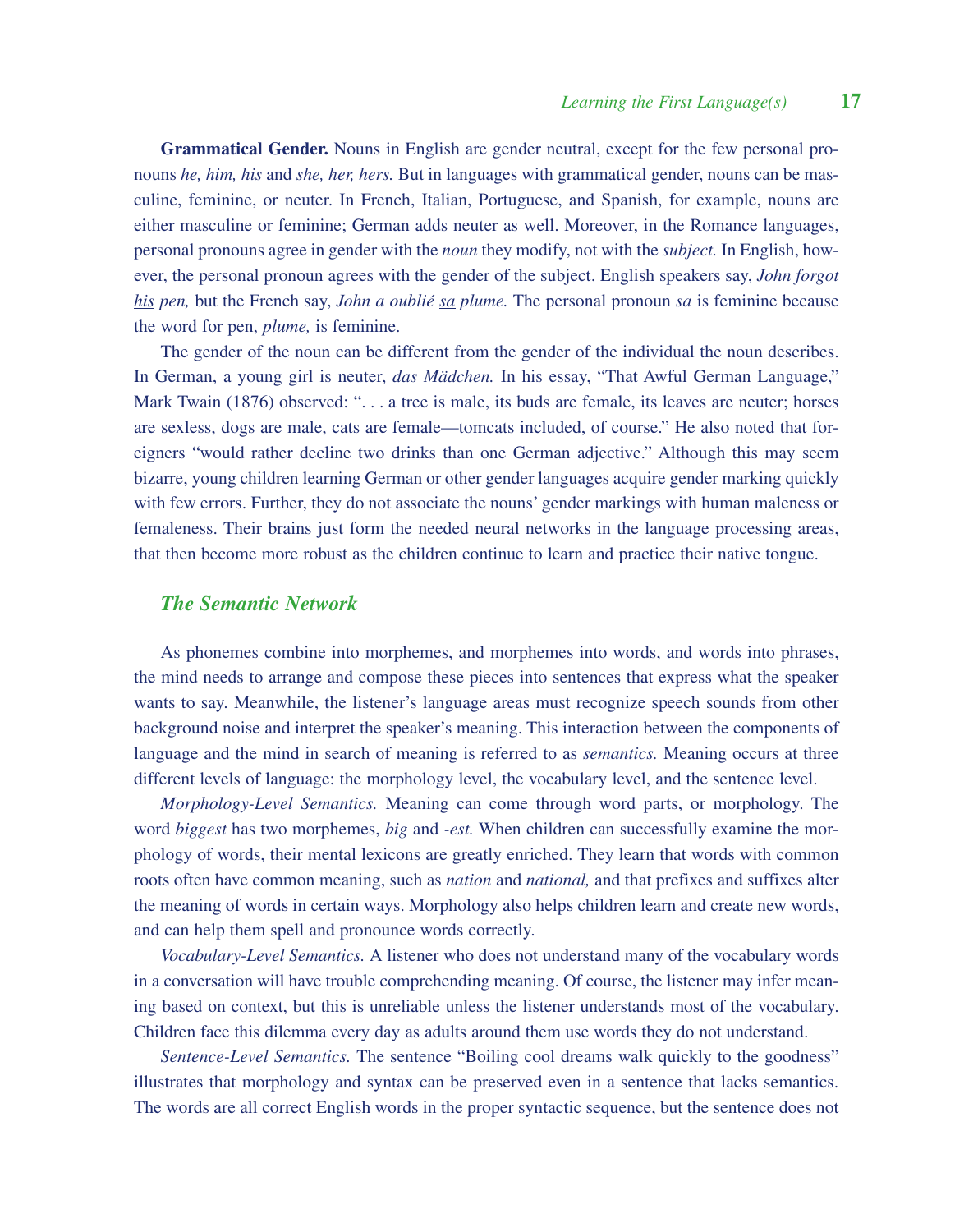#### **18**———*How the ELL Brain Learns*

make sense. Adults recognize this lack of sense immediately. But children often encounter spoken language that does not make sense to them. To understand language, the listener has to detect meaning at several different levels. Because adults do not normally speak sentences that have no meaning, a child's difficulty in finding meaning may result from a sentence having meaning for one person but not another. At this level, too, the listener's background knowledge or experience with the topic being discussed will influence meaning.

The cerebral processes involved in producing and interpreting meaning must occur at incredible speed during the flow of ordinary conversation. How it is that we can access words from our enormous storehouse (the mental lexicon) and interpret the meaning of conversation so quickly? What types of neural networks can allow for such speed and accuracy? Although linguistic researchers differ on the exact nature of these networks, most agree that the mental lexicon is organized according to meaningful relationships between words. Experimental evidence for this notion comes from numerous studies that involve word priming. In these studies, the subjects are presented with pairs of words. The first word is called the prime and the second word is the target. The target can be a real word or a nonword (like *spretz*). A real-word target may or may not be related in meaning to the prime. After being shown the prime, the subject must decide as quickly as possible if the target is a word. The results invariably show that subjects are faster and more accurate in making decisions about target words that are related in meaning to the prime (e.g., *swan–goose*) than to an unrelated prime (e.g., *tulip–goose*). Researchers suspect that the reduced time for identifying related pairs results from these words being physically closer to each other among the neurons that make up the semantic network, and that related words may be stored together in specific cerebral



**Figure 1.5** This diagram is a representation of the combined PET scan results showing that naming persons, animals, and tools mostly activated different parts of the brain (Chouinard & Goodale, in press; Damasio et al., 1996).

regions (Gazzaniga, Ivry, & Mangun, 2002; Lavigne & Darmon, 2008).

Additional evidence for this idea that the brain stores related words together has come from imaging studies using PET scans. Subjects in PET scanners were asked to name persons, animals, and tools. The results (Figure 1.5) showed that naming items in the same category activated the same area of the brain (Chouinard & Goodale, in press; Damasio, Grabowski, Tranel, Hichwa, & Damasio, 1996). It seems that the brain stores clusters of closely associated words in a tightly packed network so that words *within* the network can activate each other in minimal time. Activating words *between* networks, however, takes longer.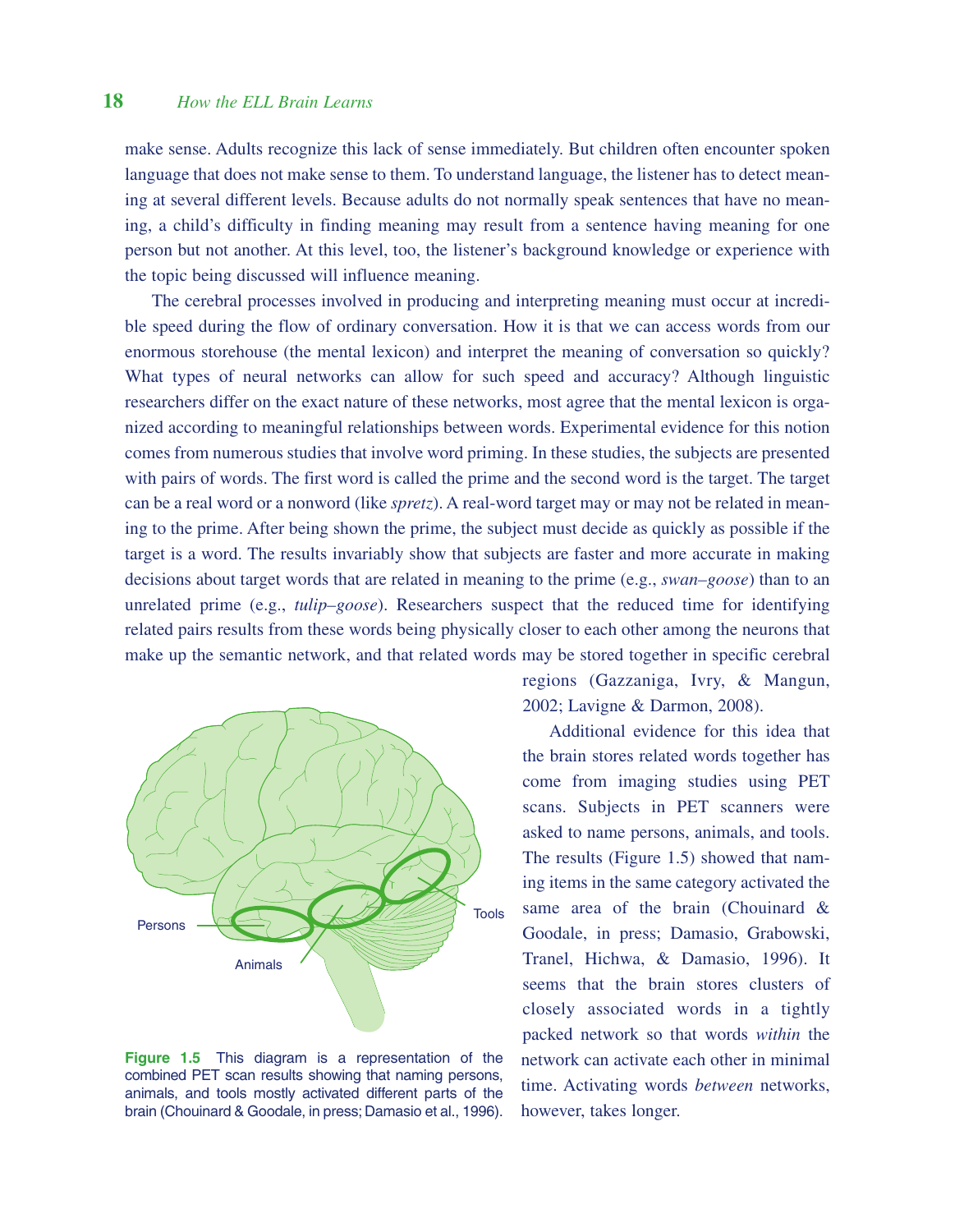

**Figure 1.6** This is a representation of a semantic network. Words that are semantically related are closer together in the network, such as *lemon–yellow,* than words that have no close relationship, such as *lemon–bird.* Similar geometric figures identify semantically related words.The lines connect words from different networks that are associated, such as *lemon–yellow.*

How can we best represent these networks? Several different models have been proposed. One that seems to garner substantial support from contemporary neuroscientists is based on an earlier model first proposed by Collins and Loftus (1975) in the mid-1970s. In this model, words that are related are connected to each other. The distance between the connection is determined by the semantic relationship between the words. Figure 1.6 is an example of a semantic network. Note that the word *lemon* is close to—and would have a strong connection to—the word *grapefruit,* but is distant from the word *bird.* If we hear the word *lemon,* then the neural area that represents *lemon* will be activated in the semantic network. Other words in the network such as *lime* and *grapefruit* would also be activated and, therefore, accessed very quickly. The word *bird* would not come to mind.

#### **From Words to Sentences**

We have just discussed how the brain acquires, stores, and recognizes words. But to communicate effectively, the words must be arranged in a sequence that makes sense. Languages have developed certain rules—called grammar—that govern the order of words so that speakers of the language can understand each other. In some languages, such as English, different arrangements of words in a sentence can result in the same meaning. *The girl ate the candy* has the same meaning as *The candy was eaten by the girl.* Of course, different word arrangements (syntax) can lead to different meanings, as in *The boat is in the water* and *The water is in the boat.*

As a child's syntactic and semantic networks develop, context plays an important role in determining meaning. When hearing the sentence *The man bought a hot dog at the fair,* the youngster is very likely to picture the man eating a frankfurter rather than a steaming, furry animal that barks. That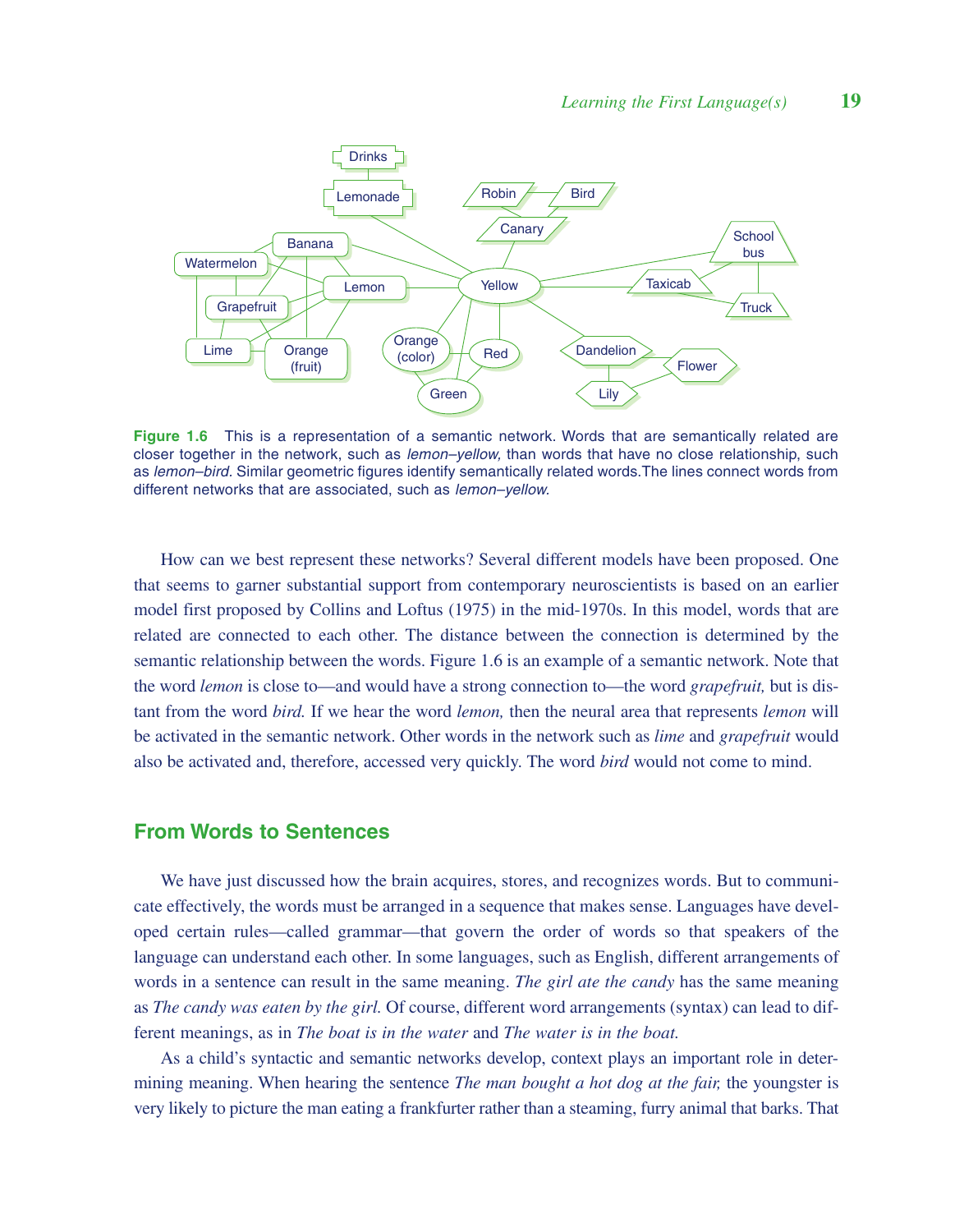is because the rest of the sentence establishes a context that is compatible with the first interpretation but not the second.

How does the young brain learn to process the structure of sentences? One prominent model suggests that words in a sentence are assigned syntactic roles and grouped into syntactic phrases (Pinker, 1999). For example, the sentence *The horse eats the hay* consists of a noun phrase (*the*



**Figure 1.7** This model illustrates how the brain may process sentences to establish meaning. By grouping, or chunking, individual words into phrases, processing time is increased.

*horse*), a verb (*eats*), and another noun phrase (*the hay*). A rule of grammar is that a verb (V) can be combined with its direct object to form a verb phrase (VP). In the preceding example, the verb phase would be *eats the hay.* The combination of the noun phrase (NP) and the verb phrase comprises the sentence (S), which can be represented by the syntactic model shown in Figure 1.7.

As sentences become more complicated, each module can contain another module within it. For example, the sentence *The parent told the principal her son is ill* contains a verb phrase that is also a sentence (*her son is ill*). To ensure rapid processing and accurate comprehension, the brain groups the phrases into the hierarchy as represented by the diagram shown in Figure 1.8.

#### *How Can We Speak So Rapidly?*

This module-within-a-module pattern (Figure 1.8) has two major advantages. First, by rearranging and including different phrase packets, the brain can generate and understand an enormous number of sentences without having to memorize every imaginable sentence verbatim. Second, this pattern allows the brain to process syntactic information quickly so that it can meet the demanding comprehension time required for normal conversation. The efficiency of the system is amazing! The young adult brain can determine the meaning of a spoken word in about one-fifth of a second. The brain needs just onefourth of a second to name an object and about the same amount of time to pronounce it. For readers, the meaning of a printed word is registered in an astounding one-eighth of a second (Pinker, 1999).

#### *Recognizing Meaning*

The brain's ability to recognize different meanings in sentence structure is possible because Broca's and Wernicke's areas establish linked networks that can understand the difference between *The dog chased the cat* and *The cat chased the dog*. In an fMRI study, Dapretto and Bookheimer (1999) found that Broca's and Wernicke's areas work together to determine whether changes in syntax or semantics result in changes in meaning. For example, *The policeman arrested the thief* and *The thief was arrested by the policeman* have different syntax but the same meaning. The fMRI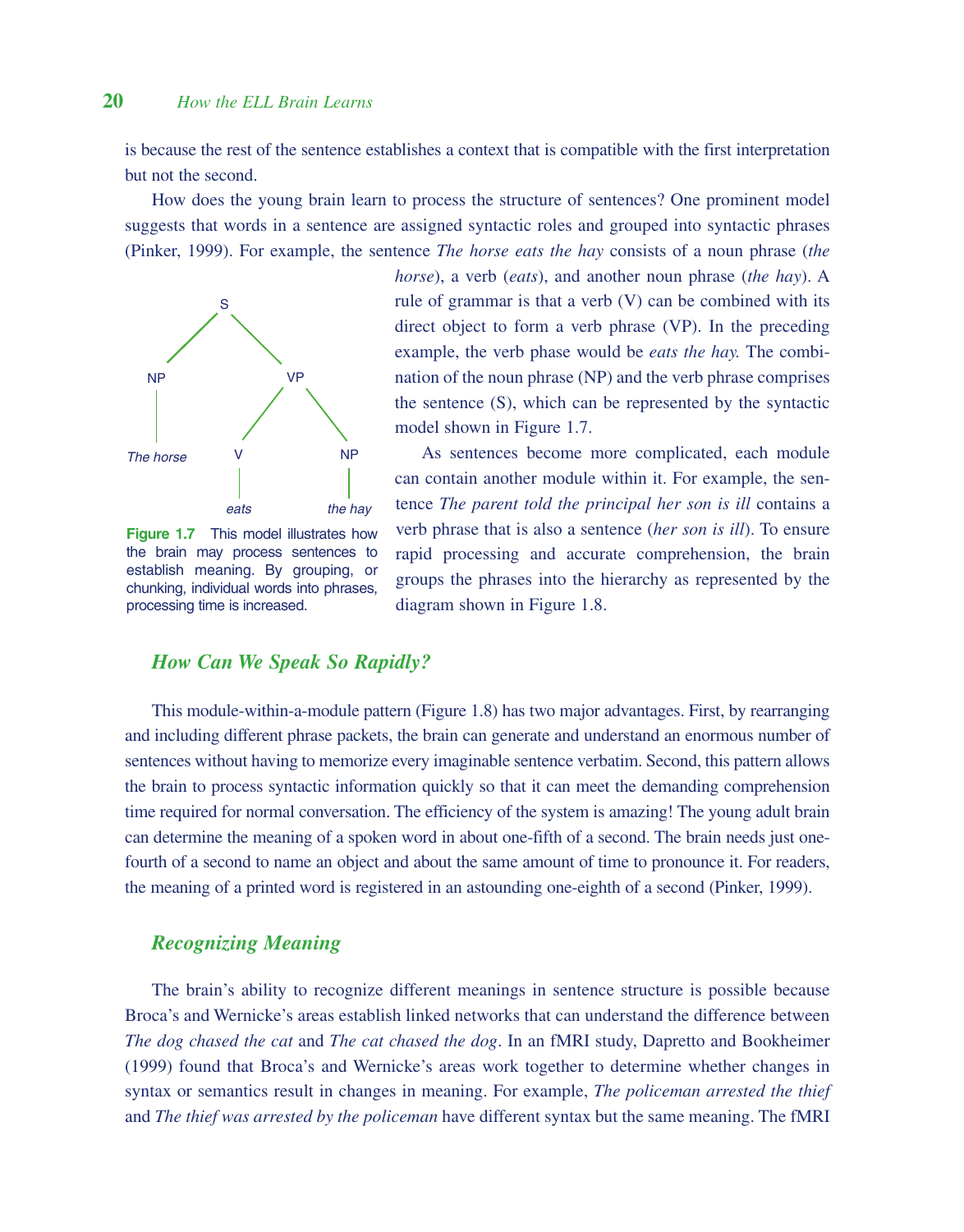

**Figure 1.8** This illustrates how the brain proceeds to make additional chunks into phrases to ensure rapid processing and accurate interpretation.

showed that Broca's area was highly activated when subjects were processing these two sentences. Wernicke's area, on the other hand, was more activated when processing sentences that were semantically—but not syntactically—different, such as *The car is in the garage* and *The automobile is in the garage.*

How is it that Wernicke's area can so quickly and accurately decide that two semantically different sentences have the same meaning? The answer may lie in two other recently discovered characteristics of Wernicke's area. One is that the neurons in Wernicke's area are spaced about 20 percent farther apart and are cabled together with longer interconnecting fibers (called *axons*) than the corresponding area in the right hemisphere of the brain (Galuske, Schlote, Bratzke, & Singer, 2000). The implication is that the practice of language during early human development results in longer and more intricately connected neurons in the Wernicke region, allowing for greater sensitivity to meaning.

The second discovery regarding Wernicke's area is its ability to recognize predictable events. An MRI study found that Wernicke's area was activated when subjects were shown differently colored symbols in various patterns, whether the individuals were aware of the pattern sequence or not (Bischoff-Grethe, Proper, Mao, Daniels, & Berns, 2000). This capacity of Wernicke's area to detect predictability suggests that our ability to make sense of language is rooted in our ability to recognize syntax. The researchers noted that language itself is very predicable because it is constrained by the rules of grammar and syntax. And these findings are presumably true for any language.

#### **The Components of Speaking and Understanding Language**

Any model for speaking and understanding any language has to address the various stages of sound interpretation, beginning with the auditory input and ending with the formation of a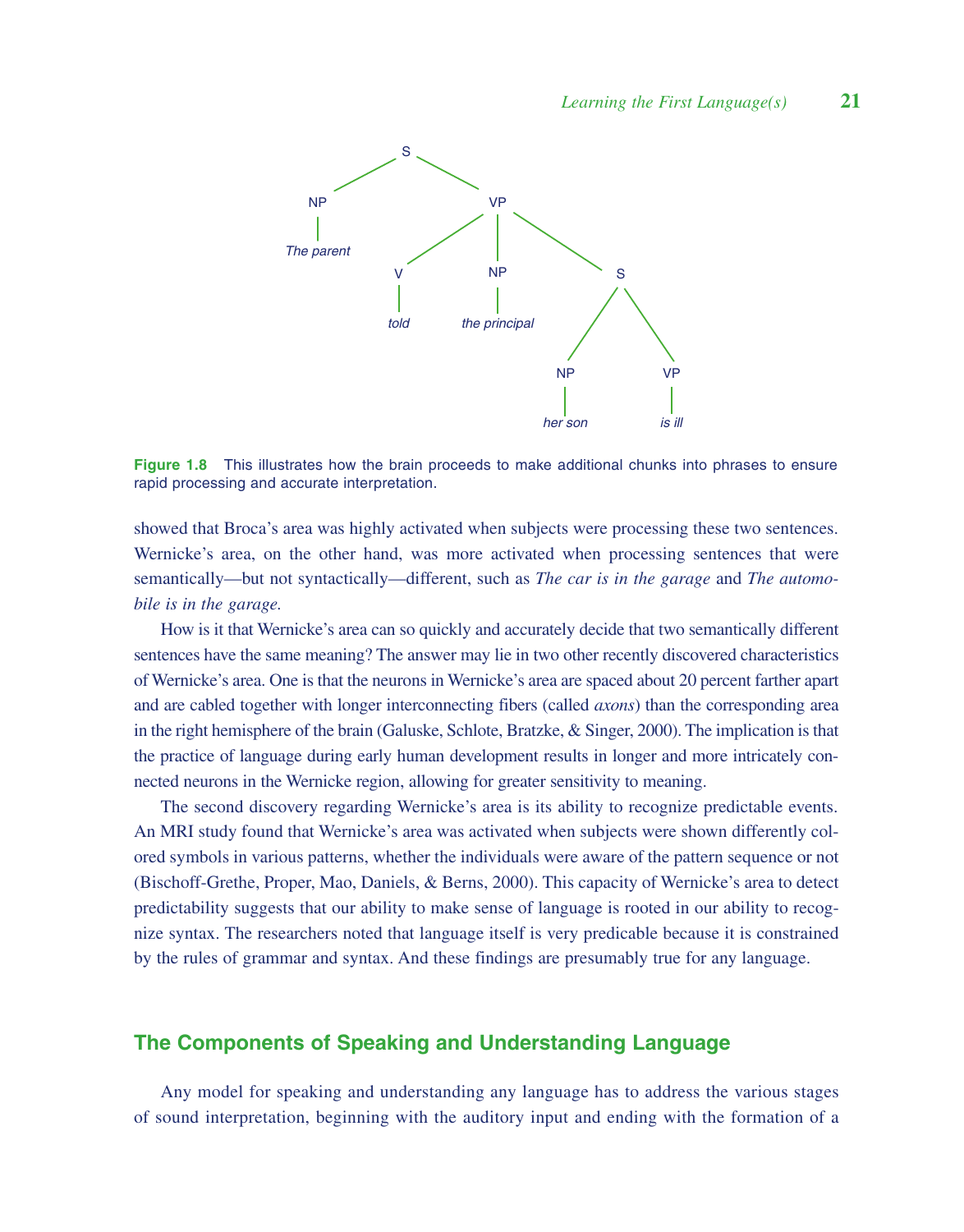

**Figure 1.9** This schematic representation shows the major neural components required for spoken language processing. Feedback from higher to lower levels is possible. (Adapted from Gazzaniga et al., 2002.)

mental concept represented by the word or words. Figure 1.9 shows the various neural components that linguistic researchers and neuroscientists believe are required for spoken language comprehension. It is a complex process, but the efficient organization of the linguistic networks that was built up through practice allows it to occur very quickly.

To understand the different components, let's take the word *dog* through the model. After the spoken word *dog* enters the ear canal, the listener has to decode the sound pattern. In the word form area of the brain, acoustic analysis separates the relevant word sounds from background noise, decodes the phonemes of the word (*duh-awh-guh*), and translates them into a phonological code that can be recognized by the mental lexicon. The lexicon selects the best representation it has in store and then activates the syntactic and semantic networks, which work together to form the mental image of a furry animal that barks (concept formation). All this occurs in just a fraction of a second thanks to the extensive network of neural pathways that were established during the early years of speaking and listening.

Notice that the flow of information in this model is from the bottom up and, thus, appears linear. However, feedback from higher to lower levels is possible. For example, if the lexicon does not recognize the first set of signals, it could reactivate the phonological coding component to produce another set before they decay. It is important to understand how this spoken language processing works because the process of *reading* words shares several steps with this model of spoken language processing.

#### **LEVELS OF LANGUAGE COMPREHENSION**

Parents speak differently to their children than to other adults. Elementary teachers use different language with their students than with their principal. Speech can be formal, as in the classroom, or informal, as around the dinner table. When young children use informal language, it is often context dependent; that is, the conversation focuses on the immediate situation or activities at hand. On the other hand, formal speech may be more context independent or abstract in that the child may be relating different possible endings to a story. Sometimes people say one thing but really mean something else, and they hope that the listener will catch on to the subtler meaning. These different language forms are a recognition that there are several types and levels of spoken language and of language comprehension.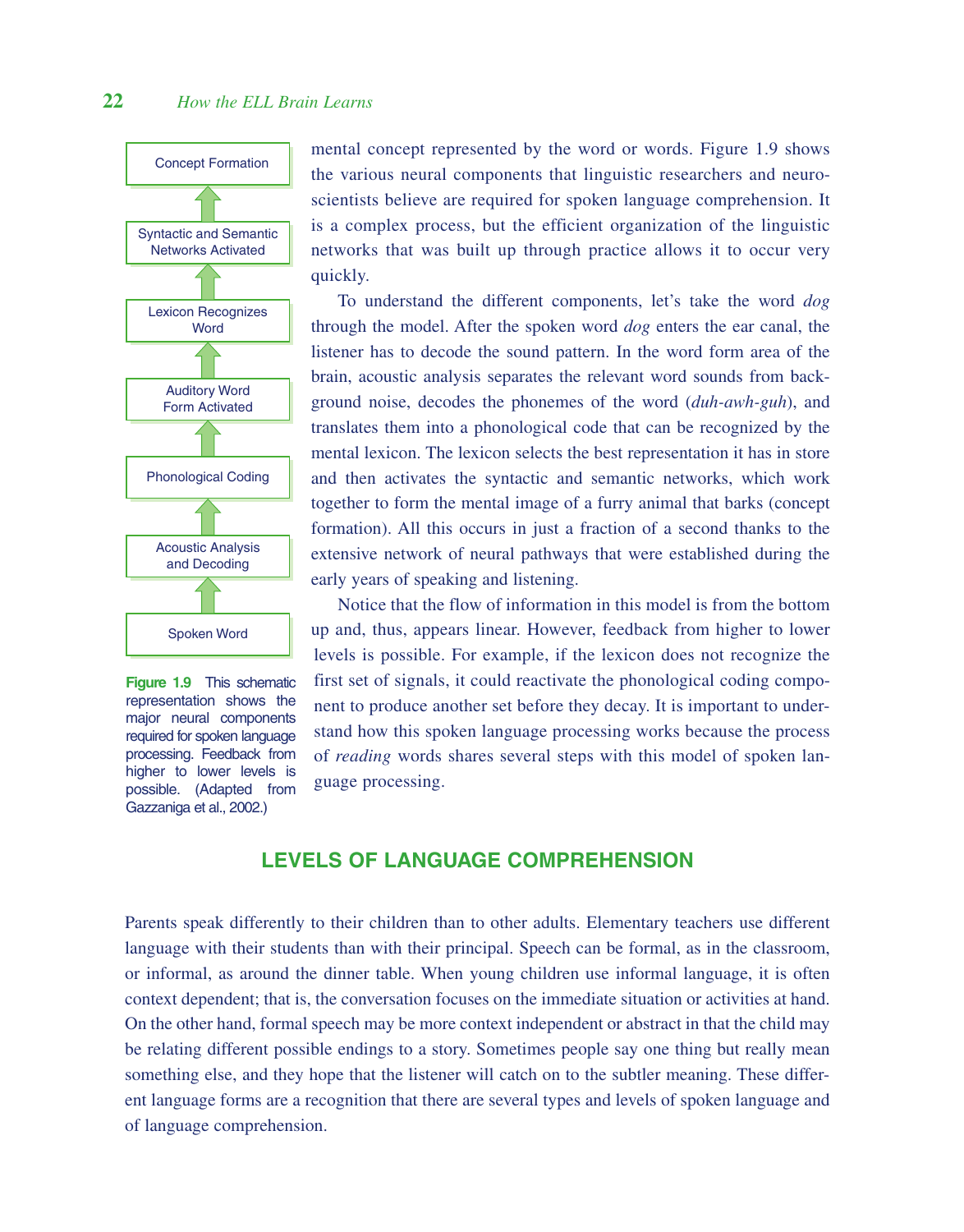#### **Explicit Comprehension**

The most basic type of language comprehension is explicit comprehension—the sentence is clear and unambiguous. When someone says *I need a haircut,* the interpretation is unmistakable. The listener knows exactly what the speaker means and does not need to draw any inferences or elaborate further. Adults tend to use explicit sentences with children to avoid ambiguity. *Eat your vegetables* and *Please be quiet* are clear statements. Whether the child complies, of course, is another story.

#### **Inferred Comprehension**

A more sophisticated form of language comprehension requires the listener to make inferences about meanings that go beyond what the speaker explicitly said. A principal who says to a tardy teacher, *Our* school really gets off to a great start in the morning when all the staff is here by 8:15, is really saying, *Be on time.* The teacher has to infer the statement's real intent by reading between the lines of what the principal explicitly said.

Young children have difficulty with inferred comprehension. If the parent says, *Vegetables are good for you,* the child may not pick up on the underlying intent of this statement—eat your

vegetables. Consequently, the child may not finish the vegetables and the parent may mistake this behavior as disobedience when it was really a lack of inferred comprehension.

Teachers sometimes use language requiring inferred comprehension when explicit comprehension would be much easier. A

*Teachers sometimes use language requiring inferred comprehension when explicit comprehension would be much easier.*

teacher who says, for example*, Do you think I should speak if someone else is talking?* may provoke a variety of responses in the minds of the students. One could think absolutely not, while another might hope she would just speak louder than everyone else so the lesson could move along. A few might get the real intent—oh, she wants us to be quiet.

*Context Clues.* We discussed earlier how context can be an important clue for determining the meaning of vocabulary words in a sentence. Context can also help with inferred comprehension. A first-grade teacher who is telling her spouse over dinner how crowded her classroom is and that there are too many students who need special help may just be seeking sympathy. But in having the same conversation with her principal, she is really saying she needs an instructional aide. She never says that explicitly; the principal must infer the teacher's intent from her statement and the context.

Children need to develop an awareness that language comprehension exists on several levels. It involves different styles of speech that reflect the formality of the conversation, the context in which it occurs, and the explicit as well as underlying intent of the speaker. When children gain a good understanding of these patterns in speech, they will be better able to comprehend what they read.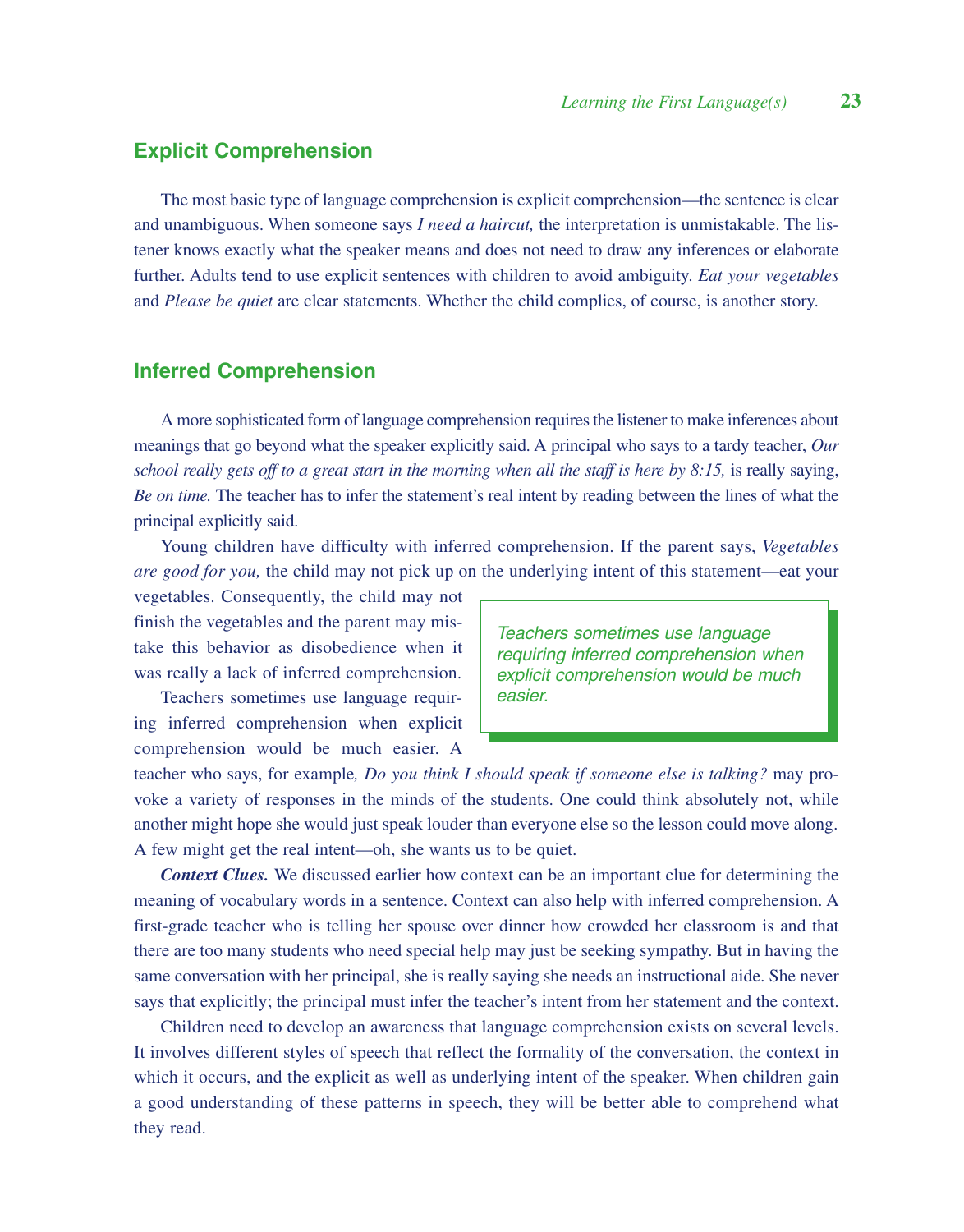### **LEARNING TWO FIRST LANGUAGES**

Some young children have the good fortune to be raised in a home where two languages are spoken, so they acquire both simultaneously. They are referred to as simultaneous bilinguals. It is already a wonder that the young brain can learn spoken language so quickly and with little effort. But the fact that it can learn two languages at the same time and in such a manner that the speaker can easily switch from one to the other is truly amazing. The very nature of this fascinating ability has been the object of research interest to neuroscientists seeking answers to questions such as the following:

- Are the brain of bilinguals different from those of monolinguals?
- Are the two languages processed by the same regions of the brain, or does each have its own networks?
- How do the processing areas interact when the person speaking is shifting from one language to the other?
- Can exposing a child to a second language too soon delay the development of the brain networks that are processing the first language?

Here is what studies have found.



#### **Are Monolingual and Bilingual Brains Different?**

**Figure 1.10** This composite fMRI image shows that the brain's language areas in the left hemisphere are activated when both the monolingual and bilingual subjects spoke language. But the bilinguals also activated the region on the right side corresponding to Broca's area when they shifted between two languages. (Adapted from Kovelman et al., 2009.)

Linguists have wondered for decades whether the brains of bilingual individuals are different from monolinguals. In a significant study, Kovelman and her colleagues used imaging technology (fMRI) to examine the brains of 21 young adults, 10 monolinguals who spoke only English and 11 bilinguals who spoke both English and Spanish since birth (Kovelman, Baker, & Petitto, 2008). The researchers found that the brains of bilinguals and monolinguals are similar, and that both process their individual languages in fundamentally similar ways. That is, there was similar increased brain activity across both monolinguals and bilinguals in the brain's classic left-hemisphere language regions, such as Broca's area (see Figure 1.2), when they were speaking in only one language

(monolingual mode). However, when the bilinguals were simultaneously processing each of their two languages and rapidly switching between them (bilingual mode), they showed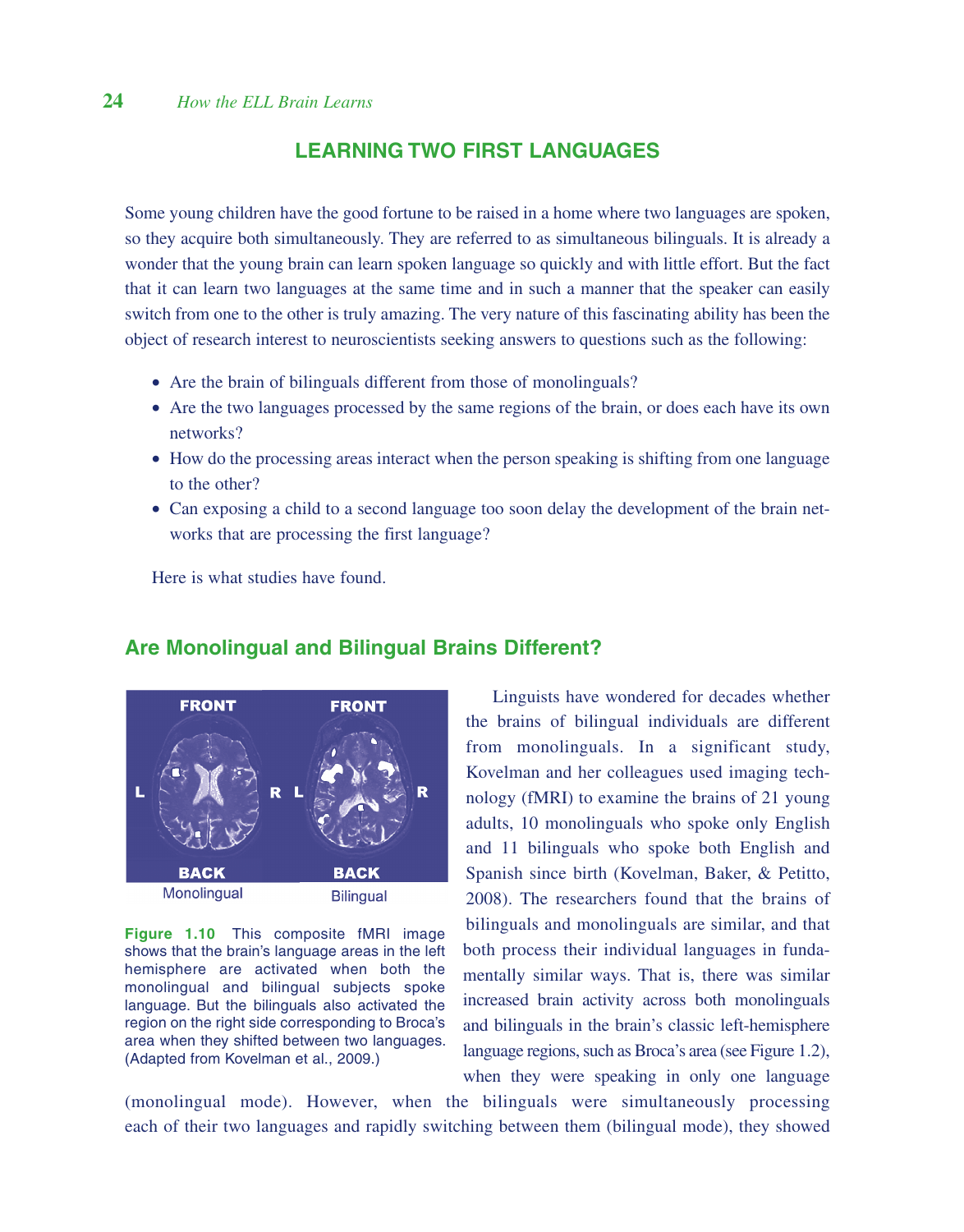an increase in brain activity in both the left and the right hemisphere, with greater activation in the right hemisphere's equivalent of Broca's area, as shown in Figure 1.10.

The researchers suggest that this finding is a key indicator of the brain's bilingual signature. The results were so promising that Kovelman carried out a similar study using an optical imaging system and got similar results (Kovelman, Shalinsky, Berens, & Petitto, 2008). However, several studies have shown that this right-hemisphere involvement in language processing in bilinguals who learned both languages as toddlers is not found in individuals who learned the second language (L2) at a later time, despite their degree of fluency in the L2 (Hull & Vaid, 2007).

#### *Building the Bilingual Brain*

The Kovelman teams (Kovelman, Baker, & Petitto, 2008; Kovelman, Shalinsky et al., 2008) also proposed that bilingual language processing provides a new window into the extent of what an individual's neural architecture for language processing could be, if only we used it. It may be, the researchers continue,

that the monolingual is not taking full advantage of the neural landscape for language and cognitive processing that nature has provided us. In other words, we are not born with monolingual, bilingual, or multilingual brains. Rather, the bilingual "signature" that appears is most likely the result of *environmental exposure* to several languages during the child's early years.

*Exposing young children to other languages helps build the neural networks that will make it easier to learn a third language later in life.*

Another feature of structural differences in the brains of monolinguals and bilinguals is the thick cable of nerves that connects the two hemispheres—the *corpus callosum*—that was discussed earlier. It seems to be larger and more densely populated with neurons in bilinguals than in monolinguals, most likely to accommodate the multilanguage capacity (Coggins, Kennedy, & Armstrong, 2004). The implication here is that exposing very young children to other languages helps build the neural networks that will consolidate and process them. Furthermore, it seems that these networks will make it easier for these individuals to learn a third language later in life (Bloch et al., 2009).

#### **Do the Two Languages Use the Same or Different Brain Regions?**

Numerous studies have looked at whether each language is represented by distinct or overlapping cerebral areas. Research using neuroimaging techniques, cortical stimulation, and clinical findings seems to indicate that most bilinguals possess three different types of neural sites:

1. Multiuse sites where both languages perform multiple tasks. These are located in the frontal, temporal, and parietal areas.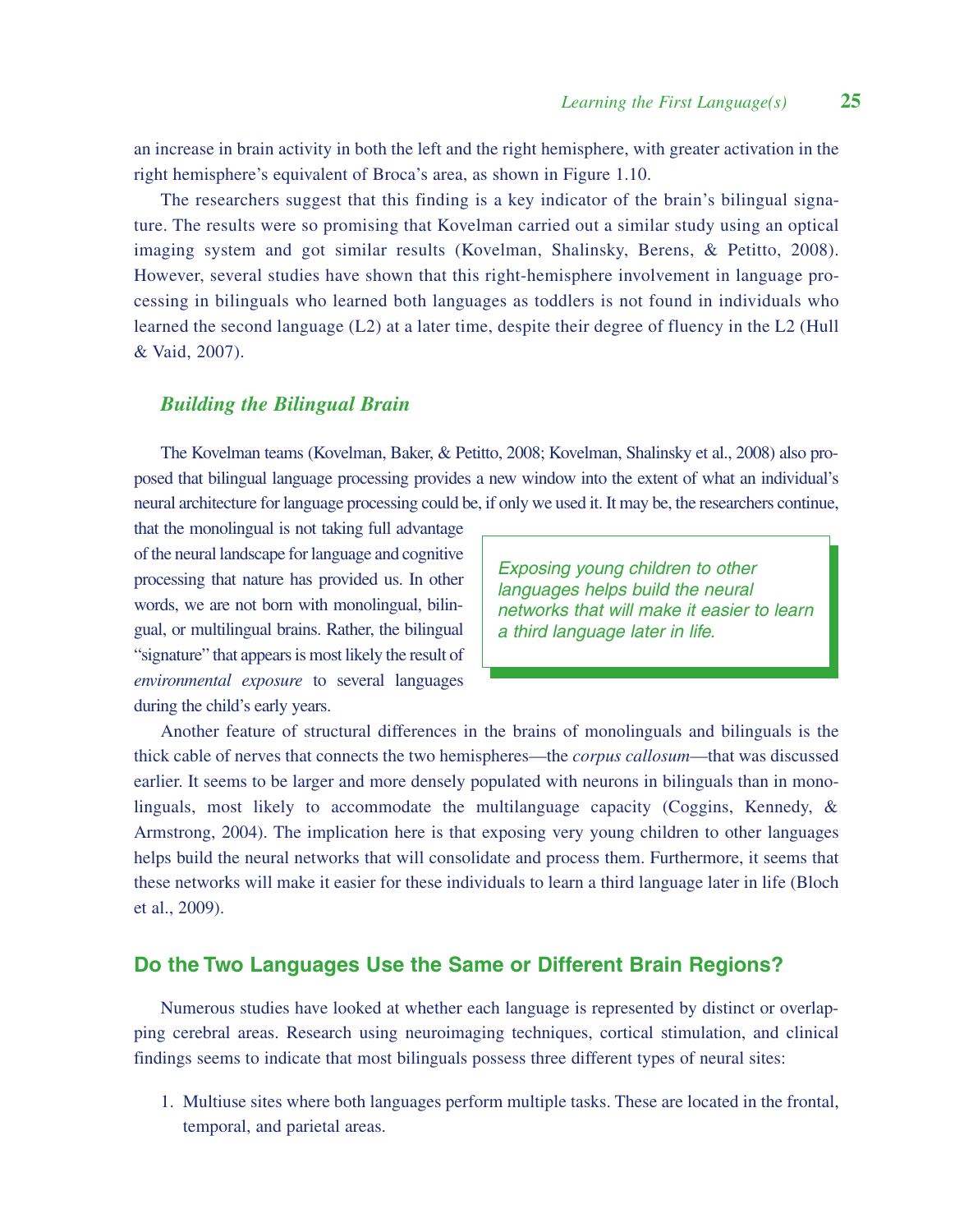#### **26**———*How the ELL Brain Learns*

- 2. Single-task sites that carry out one specific task for both languages. These are found in the postcentral and parietal areas.
- 3. Single-use sites that perform one specific task for one language. There are located in the frontal, temporal, and parietal areas.

These results support the notion that bilinguals have distinct brain regions representing both languages and different language tasks, in addition to overlapping or shared sites that support both languages and multiple tasks (Lucas, McKhann, & Ojemann, 2004; Roux et al., 2004; Serafini, Gururangan, Friedman, & Haglund, 2008). At the very least, these findings should encourage parents and educators to ensure that bilingual students receive continued support in developing both of their languages, thereby strengthening and consolidating the language processing networks.

#### **How Do the Two Languages Interact During Speech?**

When a bilingual is speaking in the first language (L1), are elements of the second language (L2) activated as well? If so, how does the bilingual brain deal with it? The answer to the first question is that considerable research evidence exists showing that both languages are active in the brain, even when only one language is spoken (Guo & Peng, 2006; Thierry & Wu, 2007). Answering the second question is a bit more involved. Two different models have emerged to explain the interaction between L1 and L2 when a bilingual is speaking in only one (target) language. In the first group of language-specific selection models, it is thought that both languages may be active but bilinguals develop the ability to selectively focus solely on word candidates in the intended language. In the alternative model, word candidates from both languages compete for selection, requiring that cross-language activity be modulated so that the speaker can select the correct word. In this model, the selection mechanism may require the speaker to inhibit word candidates in the nontarget language. Researchers have conducted a number of studies seeking behavioral and neuroimaging data to support one model or the other. As of this writing, the research evidence seems to favor the inhibiting model (Kroll, Bobb, Misra, & Guo, 2008; Rodriguez-Fornells et al., 2005; van Heuven, Schriefers, Dijkstra, & Hagoort, 2008).

Figure 1.11 illustrates how the inhibiting model is thought to work. Assume that a Spanish-English bilingual speaker has the image of a chair in mind. Instantly, vocabulary words for the object in both Spanish and English are activated in the mental lexicons and ready to be spoken. But because the speaker is using English (target language), the Spanish (nontarget language) word candidates of *silla* and *asiento* (and any others that the speaker may know) must be inhibited so that the speaker can select from the English candidates, *chair* and *seat.* In this example, the speaker chooses *chair.*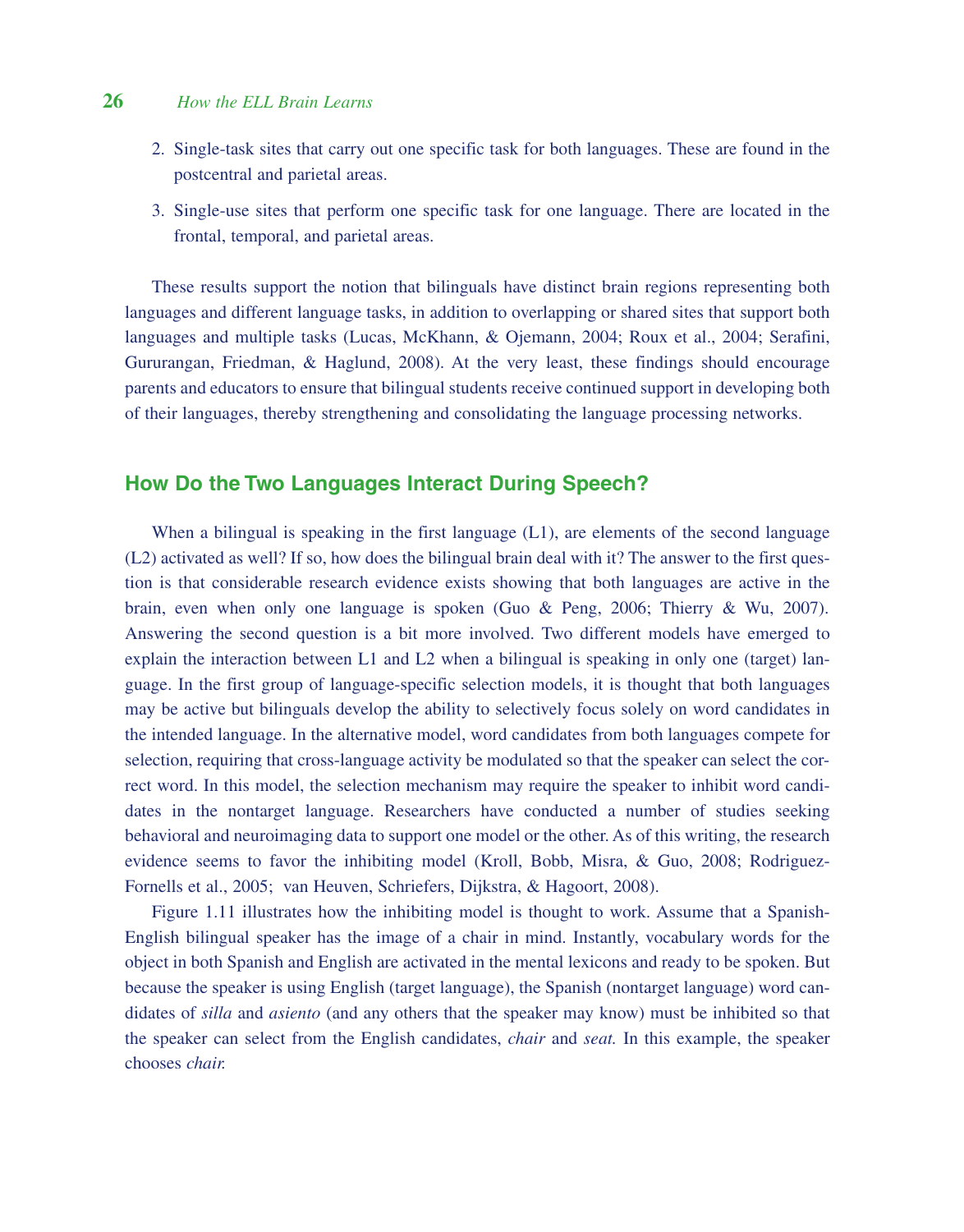

#### **Illustraton of Bilingual Inhibiting Model**

**Figure 1.11** In this example, the Spanish-English bilingual speaker, who is using English (target language) on this occasion, must inhibit the two Spanish word candidates and select from the English candidates—the selection here being *chair.*

Despite the time and neural effort involved in the inhibiting mechanism, bilinguals rarely make random errors of language when they speak. This is surprising if we assume that candidate words in both languages are simultaneously available and in competition for selection. Some researchers suggest that as a result of their exposure to two languages simultaneously, bilinguals possess a formidable mechanism of cognitive control that develops as they become more competent in the L1 and the L2. If so, that capability should generally enhance other executive control processes that are already evident in bilingual infants (Kovács & Mehler, 2009) and continue as the individual ages (Abutalebi & Green, 2007; Bialystok, Craik, Klein, & Viswanathan, 2004).

# **Can Learning the Second Language Too Soon Delay the First Language?**

We have already seen that the infant human brain can begin to develop cerebral regions that manage the acquisition of more than one language simultaneously. We have also noted that some of these regions do not appear in the monolingual brain, giving the bilingual toddler distinct advantages for current and future language processing. As long as both languages are learned simultaneously from or soon after birth, the brain seems able to acquire them with little or no impact on the development of either language. However, if the second language is acquired around the age of 5 years or later, then problems may arise, as we shall discuss in Chapter 2.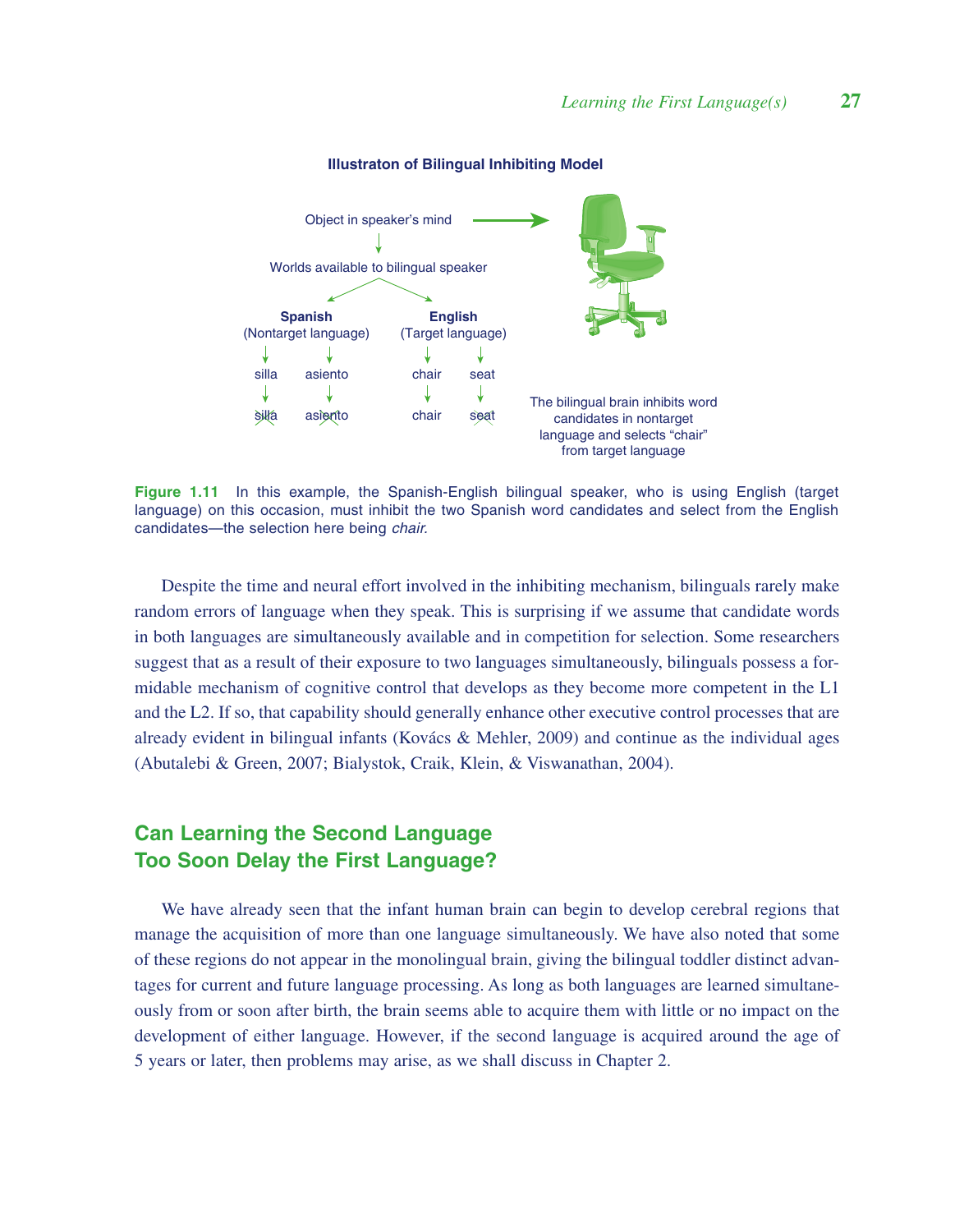### **WHAT'S COMING**

The child's brain has now acquired the fundamentals of its native language(s). Neural networks are developing rapidly in Broca's and Wernicke's areas, and every day brings new vocabulary and understanding to the expanding mental lexicon. How will these acquired native language skills and knowledge help the child accomplish the next major cognitive task: learning another language later? All the steps the brain must go through to progress from the native language to another language at a later age—in this case, English—are unveiled in the next chapter.